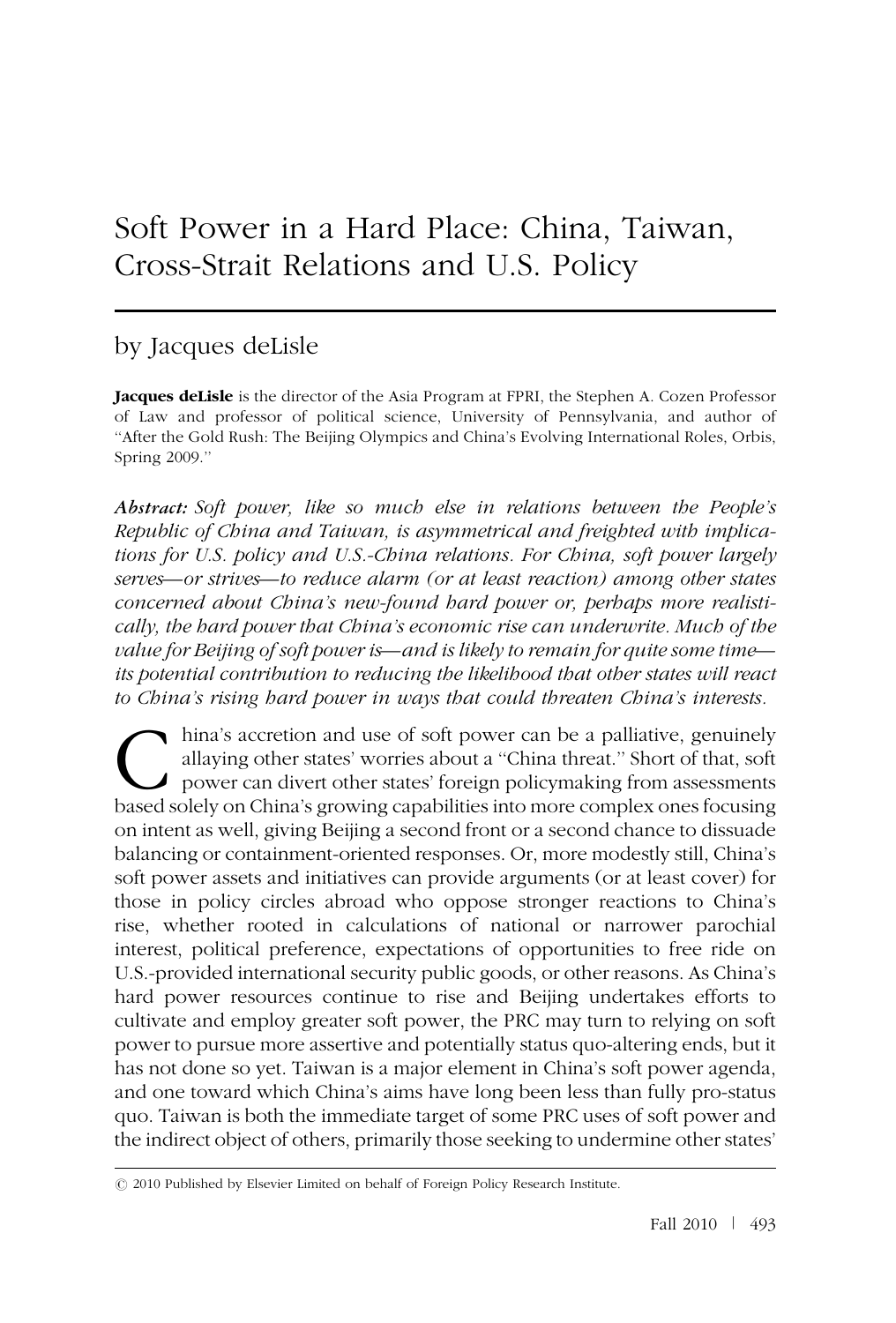support for conferral of state-like status on the Republic of China (ROC)/Taiwan.

For Taiwan, soft power matters a great deal. Soft power offers Taiwan a vital if uncertain substitute for hard power resources that it otherwise lacks. It provides an indispensible means for seeking support from the United States and others in the international community and for parrying China's efforts to use soft power to its advantage in pursuing its Taiwan policy.

The current version of cross-Strait soft power competition is the latest installment in a decades-old and long-evolving contest that predates widespread use of the term ''soft power.'' The contest takes place on many fronts. It surely will continue to change with the ongoing growth of China's power (whether hard or soft) and ambition and developments in cross-Strait and U.S.-China-Taiwan relations.

#### Soft Power and the Cross-Strait Context

Analyses of ''soft power'' often bear the marks of the concept's origins as a description of the United States and its place in the world, especially after the Cold War, and a prescription for United States foreign policy, especially in the post-9/11 era or the post-George W. Bush administration years.<sup>1</sup> The notion of soft power as the capacity through appeal or attraction—rather than coercion or side-payment—to induce others to behave in ways that serve one's own aims and interests skews toward a subtype of soft power that reflects the idea's seminal historical case. So framed, soft power easily comes to mean the ability to move persuaded states to embrace, or at least acquiesce in, an affirmative policy agenda of a soft power-strong state. Soft power easily and often narrows to its role as a substitute or supplement (or alternative explanation) for the traditionally hard power-based phenomena at the core of hegemonic stability or bandwagoning patterns in international relations theories. Even many analyses from China and Taiwan—for which this formulation of soft power ill-fits local reality—often view soft power in these terms.

Focusing on these aspects of soft power can mean slighting other relevant dimensions. One is analogous to functions of hard power that do not consist of the Thucydidean task of compelling weaker states to act in ways willed by more powerful ones. Classic realist accounts of power are rooted in a vision of international relations as an anarchic, even Hobbesian, world in which power's most fundamental and essential purpose is narrow and

<sup>1</sup> Joseph Nye, *Bound to Lead: The Changing Nature of American Power* (New York: Basic Books, 1990); The Paradox of American Power: Why the World's Only Superpower Cannot Go It Alone (New York: Oxford University Press, 2002); Soft Power: The Means to Success in World Politics (New York: Public Affairs, 2004). Broader conceptions of soft power, including some akin to those set forth here, include those addressed in articles by Alan Wachman and David Kang in this edition of Orbis.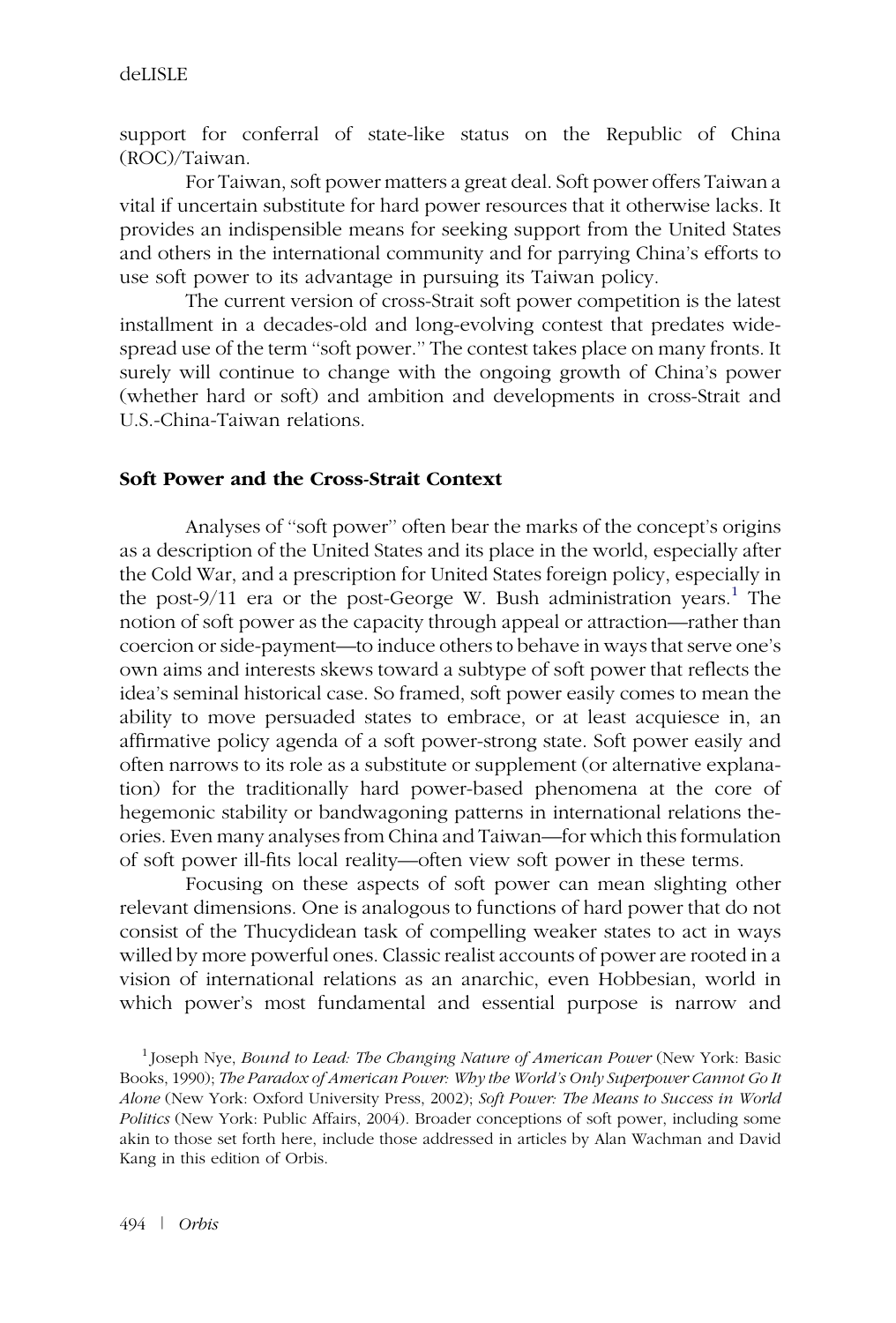defensive: securing the state from domination, or even destruction, by other states. Another facet of soft power is more relevant to less insecure states but is still a relatively modest one: well used, soft power might dissuade potentially vulnerable states from pursuing alliances or other balancing or hedging responses to another state's hard power. Weaker states' threat perceptions reflect assessments of a great or rising power's capacity and will. Soft power can address the question of will, fostering more benign or accommodating assessments of a powerful state's intentions.

These less-often emphasized dimensions of soft power are salient for China, Taiwan and cross-Strait issues. The first has been most pertinent for Taiwan, which seeks means to cope with a powerful PRC that wants, at minimum, to deter Taiwan from pursuing full-fledged or formal independence and, more ambitiously, to achieve Taiwan's formal political integration into a larger China. The second has been more significant for the PRC, especially as China's economic ascension has generated resources for military modernization (and hard power more generally) on a scale that dwarfs Taiwan, surpasses other East Asian states and raises doubts about the U.S.'s long-term dominance of the regional security landscape.

Despite their different positions and agendas, the PRC and Taiwan have sought to develop and deploy soft power sometimes in similar ways. This is the case, at least, if soft power is taken broadly to mean a state's invocation of, or reliance on, ideas or ideals (typically, ones that the state purports to embody, support and seek to advance abroad)<sup>2</sup> to improve its international security, influence and achievement of its foreign policy goals, relative to a baseline situation where a state's security, influence and policy success are based only on its (relative) hard power (and the alignment of national interest of other states with unevenly distributed hard power resources).

Whatever the merits of soft power in understanding international relations generally, it should be no surprise that the idea of soft power would gain traction in China and Taiwan. Notions akin to soft power are enduring tropes in Chinese political culture, including elements relevant to external affairs.3 Confucius advised his hoped-for audience of rulers that the wise king facing international insecurity should first give up weapons, then wealth and only last the confidence of the people. (On the Confucian view, popular confidence depended on soft power-like resources in domestic politics, including inculcating the people with the right values and leading—and transforming—them by virtuous example). $^{4}$ 

<sup>&</sup>lt;sup>2</sup> This definition broadly tracks elements in common definitions of sources of soft power, including a state's values, institutions, culture and foreign policy. <sup>3</sup> Jacques deLisle, ''China's Approach to International Law: A Historical Perspective,'' 94

American Society of International Law Proceedings vol. 94 (2000), pp. 267–275.<br><sup>4</sup> Confucius, Analects XII:7, XII: 19, XIII:9.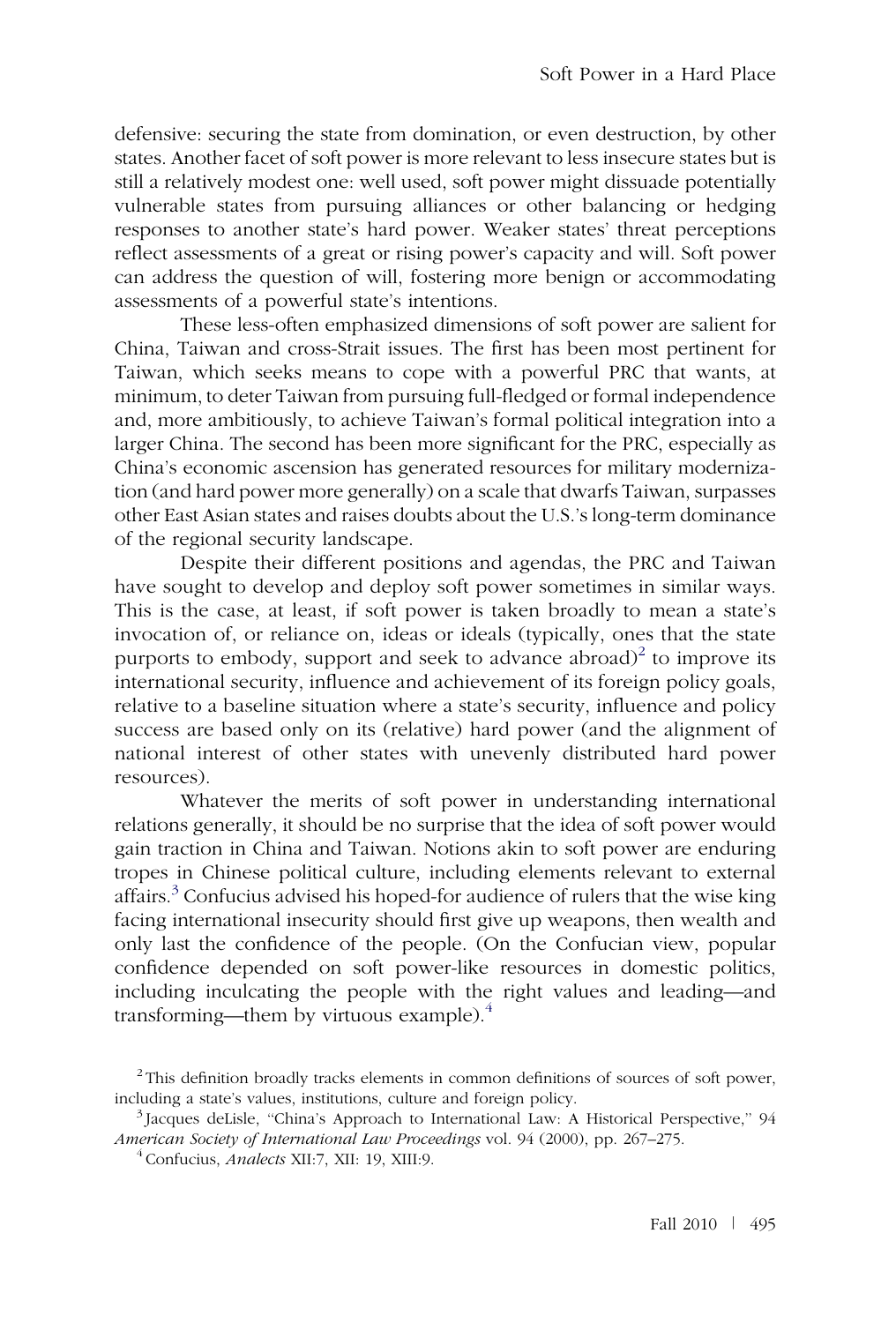Relative disesteem for reliance on hard power, rather than persuasion and other soft power-like methods, is another hoary theme of Chinese statecraft. It is famously reflected in the often-quoted aphorism from Sun Tzu's Art of War: that the supreme skill is to subdue the enemy without fighting.<sup>5</sup> Mencian thought contrasts the way of the king (wangdao) with the less estimable way of coercion or hegemony  $(badao)$ .<sup>6</sup> The notion of soft power's importance, and potential superiority to hard power, may have reached its apogee with China's Taoists (concededly a lesser strain in Chinese political thought, as were the hard power-touting Legalists): Lao-tzu explained that water, which is singularly soft and weak, is unsurpassed in attacking things that are ''firm and strong,'' and that the sage did not resort to violent measures to achieve his ends.<sup>7</sup>

In the great Han Dynasty debate over foreign policy, the Discourses on Salt and Iron, Confucians countered their Legalist antagonists' emphasis on hard power with the argument that the barbarians beyond China's borders might be managed not with force but through what was at base a soft power strategy: drawing the outsiders near and transforming them (*lai bua*) to share Chinese civilization and values.<sup>8</sup> Soft power as transnational Sinification persisted through times of Chinese strength (including when states along China's periphery acknowledged China's political power and moral-cultural leadership) and weakness (including when China absorbed and largely converted its Mongol and Manchu conquerors in the Yuan and Qing dynasties). Confucian and broader Chinese values have made a striking comeback and become a prominent part of China's soft power foreign policy thinking in recent years.<sup>9</sup> Such soft power-like elements were far from absent even during the revolutionary and Maoist period when Confucianism and Chinese tradition more generally suffered withering assaults.

In Mao Zedong's thought, much of it shaped and articulated before the PRC's founding, soft power-like elements are common. Hard power clearly mattered for Mao and China's revolution: Mao notoriously opined that political power grows from the barrel of a gun, and the Chinese Communist Party came to power on the strength of the People's Liberation Army's defeat of its Nationalist rival and its earlier contributions in the war against Japan. Nonetheless, perhaps Mao's signal contribution (or apostasy) in Marxist thought was his emphasis on the power of ideas and, in Chinese communist jargon,

 $5$  Sun Tzu, *The Art of War*, ch. 3; see also Alistair Iain Johnston, *Cultural Realism: Strategic* Culture and Grand Strategy in Chinese History (Princeton: Princeton University Press, 1995), pp. 24–26.<br><sup>6</sup> Mencius, *Book of Mencius*, 1A7.

 $^7$ Lao Tzu, *Tao Teb Ching* trans. James Legge (Mineola, N.Y.: Dover, 1997), chs. 28, 58, 78.<br>  $^8$  *Discourses on Salt and Iron* trans. Esson M. Gale (Leiden, Netherlands: E.J. Brill, 1931).<br>  $^9$  For a selective accoun

Daniel A. Bell, ''War, Peace and China's Soft Power: A Confucian Approach,'' Diogenes vol. 56 (2009), pp. 26–40.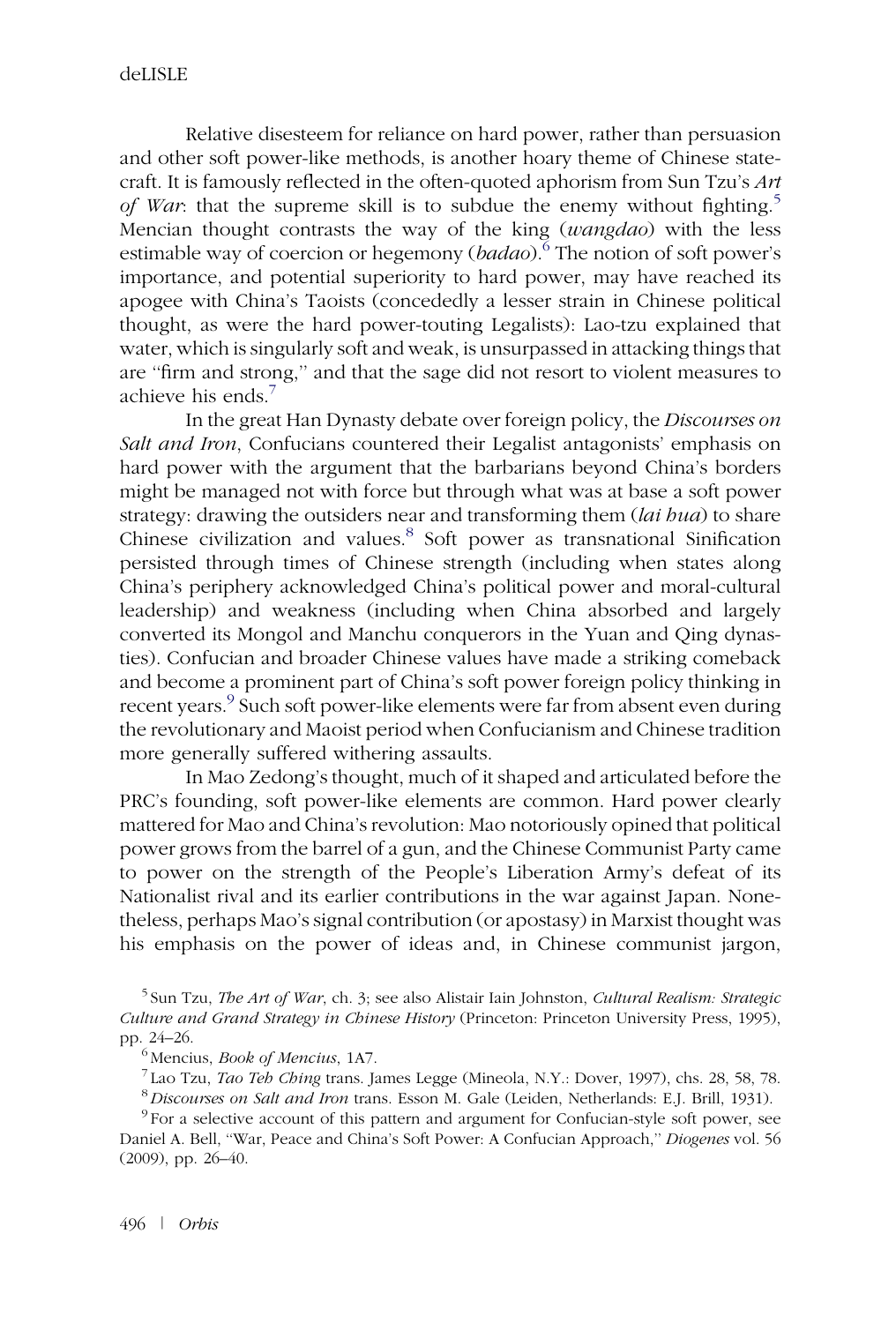revolutionary ''standpoint.'' Culminating during the Cultural Revolution in the 1960s but with deep roots in Chinese Communism's pre-PRC years, Maoism brought the migration of the key driving force of revolution from the hard power-linked substructure of economic forces of production to the soft power-like superstructure of ideology.<sup>10</sup> Throughout the PRC era, both domestic politics and foreign policy have been marked by a consistent (although unevenly intense) concern with another soft power-related imperative: articulating a correct ''line'' to underlie and integrate specific policies and to steer the use of whatever power the Chinese state could wield.

Although the ''Chinese-ness'' of Taiwan is a perennially fraught issue, Taiwan is culturally Chinese enough (and on many accounts more so than the mainland) that it too is heir to a tradition with much affinity for soft power. As scholars, critics and advocates of the phenomenon have emphasized, soft power, and ideas or ideology more broadly, also have loomed comparatively large in the external relations of the United States—the principal culturally non-Chinese interested party in cross-Strait relations. This aspect of the U.S.'s engagement with the world surely is part of the explanation for the term ''soft power'' having emerged primarily to assess and guide Washington's foreign policy (and at a time of singular American hard power dominance, no less). This American proclivity, recognized in Beijing and especially in Taipei, has made the United States a key audience—and motivation—for cross-Strait soft power competition.

### China's Soft Power Agenda and Implications for Taiwan

The PRC's turn to soft power in foreign policy arguably dates to early days of relative weakness and international isolation. Cut off from the United States and its allies amid Cold War tensions and in the aftermath of the Korean War and facing rising conflicts of ideology and interest with the Soviet Union, China embraced ideals of developing country solidarity and post-colonial political values. Beijing pursued the ''Bandung Line'' (named after the site of the 1955 summit of African and Asian states with which Beijing sought to cultivate soft power-based bonds) and adopted the ''Five Principles of Peaceful Coexistence'' (formally accepted in a joint statement with India and calling for robust respect for state sovereignty).

More than a decade later, China held itself out as a paragon, and supporter, of world revolution, in contrast to the revisionist and ''hegemonist'' Soviet Union and the imperialist—and equally ''hegemonist''—United States. To be sure, the content of Maoist revolutionary values in foreign relations was

 $10$  See generally Leszek Kolakowski, *Main Currents of Marxism* (New York: W.W. Norton, 2005) pp. 1183–2005; Benjamin I. Schwartz, Communism in China: Ideology in Flux (Cambridge, Mass.: Harvard University Press, 1968); John Bryan Starr, Continuing the Revolution: The Political Thought of Mao (Princeton, N.J.: Princeton University Press, 1979).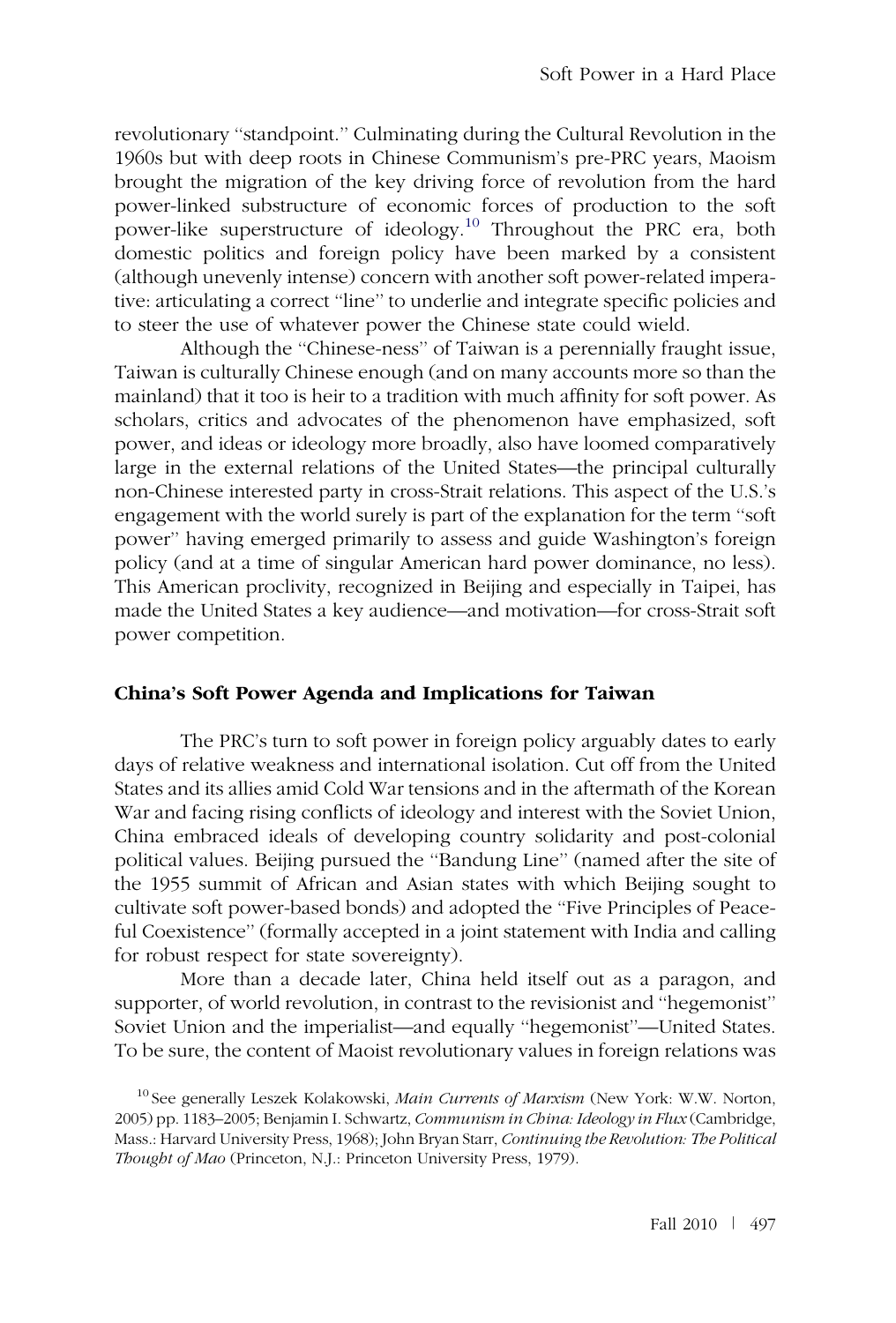something of a mess. They came to the fore when the domestic turmoil and inward focus of the Cultural Revolution left little room for Chinese foreign policy of any stripe and made it hard to discern any stable and coherent Chinese domestic model for potential emulation. They mixed class revolution against bourgeois or nationalist regimes with endorsement of such regimes as part of the ''global countryside'' seeking to overthrow the dominance of the metropolitan former colonial powers. Predating U.S.-PRC rapprochement and in the midst of a bitter Sino-Soviet feud, China's most radical ideological values had little soft power-like impact abroad beyond a handful of marginalized states (such as Albania) and scattered Maoist rebel groups in the developing world. But a Chinese view that soft power, or something very much like it, mattered in international affairs was unmistakable.

The Reform Era that began with Deng Xiaoping's consolidation of power near the end of the 1970s is generally—and generally accurately—characterized as a turn to pragmatism and a repudiation of the excesses of ideology during the late Mao years. But this shift did not bring a lasting repudiation of elements in Chinese foreign policy that today could be characterized as taking soft power seriously. A significant retrenchment of ideology-driven and idea-based foreign policy had come earlier, with Mao's rapprochement with the once-reviled United States to check the Soviet threat—a feat notably accomplished in partnership with the American arch-practitioner of foreign policy *realpolitik* and balance of power strategies, Henry Kissinger.

The early decades of the Reform Era marked a relative low point for soft power in PRC foreign policy. China sought largely to rejoin the international system, largely on the latter's own terms. Beijing's overriding goal was to secure a stable and peaceful environment in which it could pursue the imperatives of market-oriented and internationally engaged economic development. The PRC was, thus, more supplicant that persuader, more regime-taker than regime-shaper. The most enduring foreign policy slogan of the period was Deng Xiaoping's call for China to ''hide brightness and nourish obscurity" (taoguang yanghui)—a phrase that has produced numerous less literal translations with controversial and not entirely consistent meanings but which, on any plausible rendering, contains no ambitious agenda for Chinese soft power in the near term. $11$  To the extent that China's rising, but still weak, hard power (or potential hard power) could be successfully downplayed, Beijing had relatively little need for soft power to assuage other actors' worries that China might use its growing means to pursue a revisionist or aggressive agenda.

Despite this initial Reform Era remission, features of Chinese foreign policy associated with soft power never went away. The Five Principles of Peaceful Coexistence have endured as a principal leitmotif throughout the

<sup>&</sup>lt;sup>11</sup> Wei Jing, "Foreign Analysts Misread China's Strategic Golden Rule," Global Times, June 6, 2010.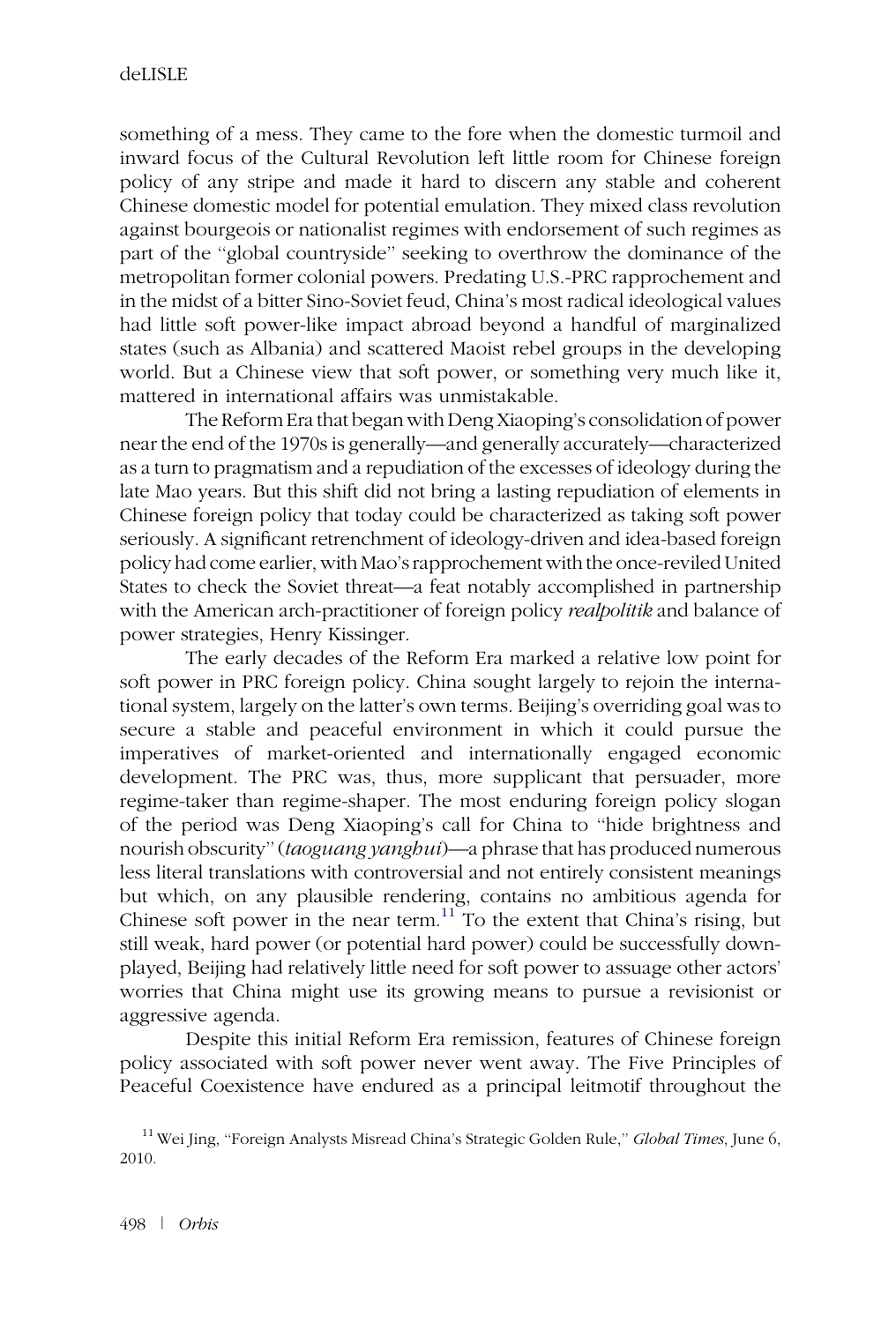post-Mao era.12 Even the more radical-sounding ''anti-hegemonism'' lingered, falling into near-desuetude only when it gave way to kindred concerns with resisting a ''unipolar'' order centered on the United States as a ''hyperpower'' in the post-Cold War era, especially after the startling demonstration of American hard power in the first Gulf War and still more amid the U.S.'s simultaneous and somewhat paradoxical—turn to unilateralism in the Iraq War and pursuit of Chinese support in the war against terrorism. The accompanying Chinese foreign policy emphasis on ''multipolarity'' or ''multilateralism'' also recalled earlier gambits that sought solidarity with weaker states in resisting superpower dominance.

As China grew in power, influence and confidence in the later 1990s and 2000s, soft power-type concerns assumed renewed prominence. Chinese official and orthodox discourse spoke of ''comprehensive national power'' (zonghe guoli) that extended beyond military strength to include economic and soft power.<sup>13</sup> The term "soft power" itself (translated as *ruan shili* or, less commonly, *ruan liliang* or *ruan guoli*) has taken hold in China's foreign policy and in official analyses of, and policy intellectuals' prescriptions for, China's approach to the outside world.<sup>14</sup> No less a figure than President and Chinese Communist Party General Secretary Hu Jintao called for China to develop its soft power resources. He did so at the singularly high-profile and significant occasion of his speech to the Seventeenth Party Congress.<sup>15</sup>

Throughout, Taiwan has been a major consideration in China's development and deployment of soft power. Kuomintang-ruled authoritarian Taiwan earlier stood as both front-line target and standing rebuke of Maoist China's intermittent infatuation with casting itself as a fourth Rome

<sup>12</sup> See, for example, "Text of Premier Wen Jiabao's Speech Delivered at Meeting Commemorating the 50<sup>th</sup> Anniversary of the Establishment of the Five Principles of Peaceful Coexistence," Xinhua, June 28, 2004.<br><sup>13</sup> The phrase—and the idea of international competition in this area—made it into the

opening paragraphs of then-President and Party General Secretary Jiang Zemin's Report to the Sixteenth National Party Congress.<br><sup>14</sup> Joshua Kurlantzick, *Charm Offensive: How China's Soft Power is Transforming the World* 

(New Haven: Yale University Press, 2007); Carola McGiffert, ed. Chinese Soft Power and Its Implications for the United States (Washington, D.C.: CSIS, 2009); Sheng Ding, The Dragon's Hidden Wings: How China Rises with its Soft Power (Lanham, Md.: Rowland and Littlefield, 2008); Joseph S. Nye, Jr. and Wang Jisi, ''Hard Decisions on Soft Power,'' Harvard International Review (Summer 2009), pp. 18–22; Hongying Wang and Yeh-Chung Lu, ''The Conception of Soft Power and its Policy Implications: A Comparative Study of China and Taiwan,'' Journal of Contemporary China (August 2008), pp. 425–447; Young Nam Cho and Jong Ho Jeong, "China's Soft Power," Asian Survey, (May-June 2008), pp. 455–461; Li Mingjiang, "China<br>Debates Soft Power," Chinese Journal of International Politics vol. 2 (2008), pp. 287–308.

<sup>15</sup> "Full Text of Hu Jintao's Report to the Seventeenth Party Congress," Xinhua News Agency, October 14, 2007. Such speeches are of special importance, delivered at the Party's most important public meeting and by the top leader who is being renewed for a second term and has moved beyond his previous Party Congress report when he operated under the heavy shadow of his then-just-retired predecessor.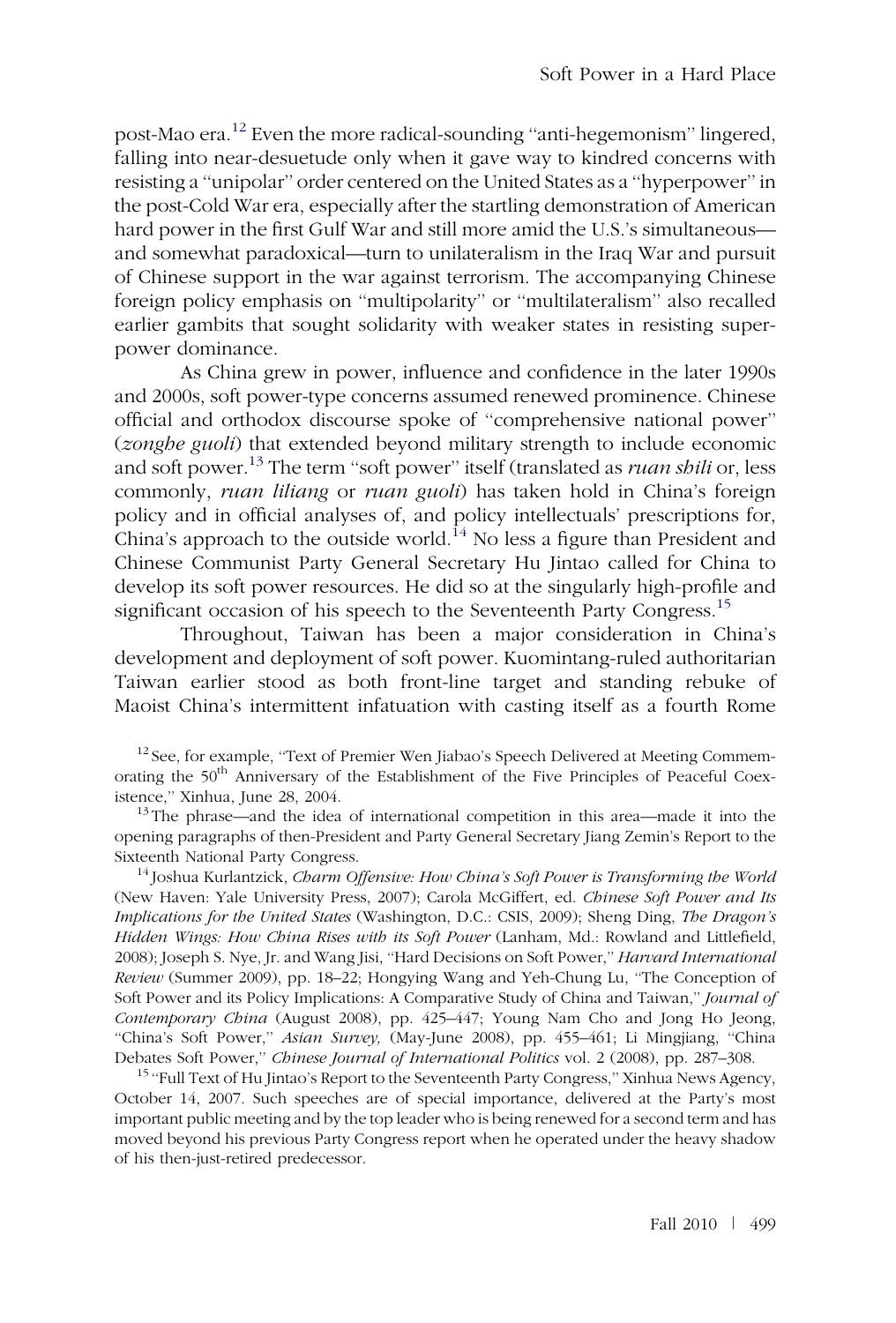(whether anti-colonial nationalist or communist revolutionary). In more recent times, Taiwan's place in China's soft power calculus has become more complex and embedded in a more varied and wide-ranging PRC foreign relations agenda.

Nearly a third of a century into the Reform Era, China's efforts to cultivate and use soft power, generally and concerning Taiwan, include several diverse strands. First, there remains a vestigial communist component. In the post-Cold War world, the number of communist (and kindred) regimes has become vanishingly small. Vietnam's relations with China have been no better than mixed and volatile, and China's influence with, and policy toward, North Korea are largely based on calculations of national interest and hard power (including especially the potential effects of a regime collapse at China's border). Nonetheless, soft power is part of the picture. Although causation is hard to prove, China likely derives special benefit and influence with these difficult neighbors from being a paragon of a communist regime that has remained in power and become internationally powerful, partly through a stunningly effective development formula. That Vietnam has self-consciously mimicked earlier Reform-Era Chinese institutions and policies and is marching down a path trod by Deng's China may have reduced the sharpness of perennial bilateral conflicts. So too may have the connection, or sense of connection, that such emulation generates.

Beijing's limited ability (largely rooted in the Kim Jong-Il regime's dependence on Chinese support) to steer Pyongyang away from paths that would be worse for China's interests might well be weaker still if North Korea did not regard the PRC as part of the small fraternity of people's republics. In the case of North Korea, there are broader effects for Chinese soft power. Beijing's cultivated position as the indispensible and facilitating central state in the Six Party Talks (and the larger multilateral diplomacy of addressing Pyongyang's destabilizing behavior) adds to Beijing's soft power, enhancing its clout with the other four powers (especially Washington) and with the wider world (where China can portray itself as a responsible great power dealing with a serious regional security problem). All of this can help the PRC in its soft power contest with Taiwan, both directly (in terms of the two sides' relative soft power resources) and indirectly (in affecting the efficacy of Taiwan's soft power efforts in Washington and elsewhere).

This aspect of Chinese soft power is of comparatively little importance, however, given the limited universe of communist states and its limitation to China's neighbors.<sup>16</sup> It is also in tension with several other, more significant faces of Chinese soft power, including ones that matter for Taiwan issues, both directly (in that the contrast with the communist regime across the Strait has

<sup>&</sup>lt;sup>16</sup> Ideological solidarity has not been a dominant factor in China's relations with Cuba and Venezuela. Katherine E. Bliss, ''China's Projection of Soft Power in the Americas'' in McGiffert, ed. Chinese Soft Power, pp. 45–62.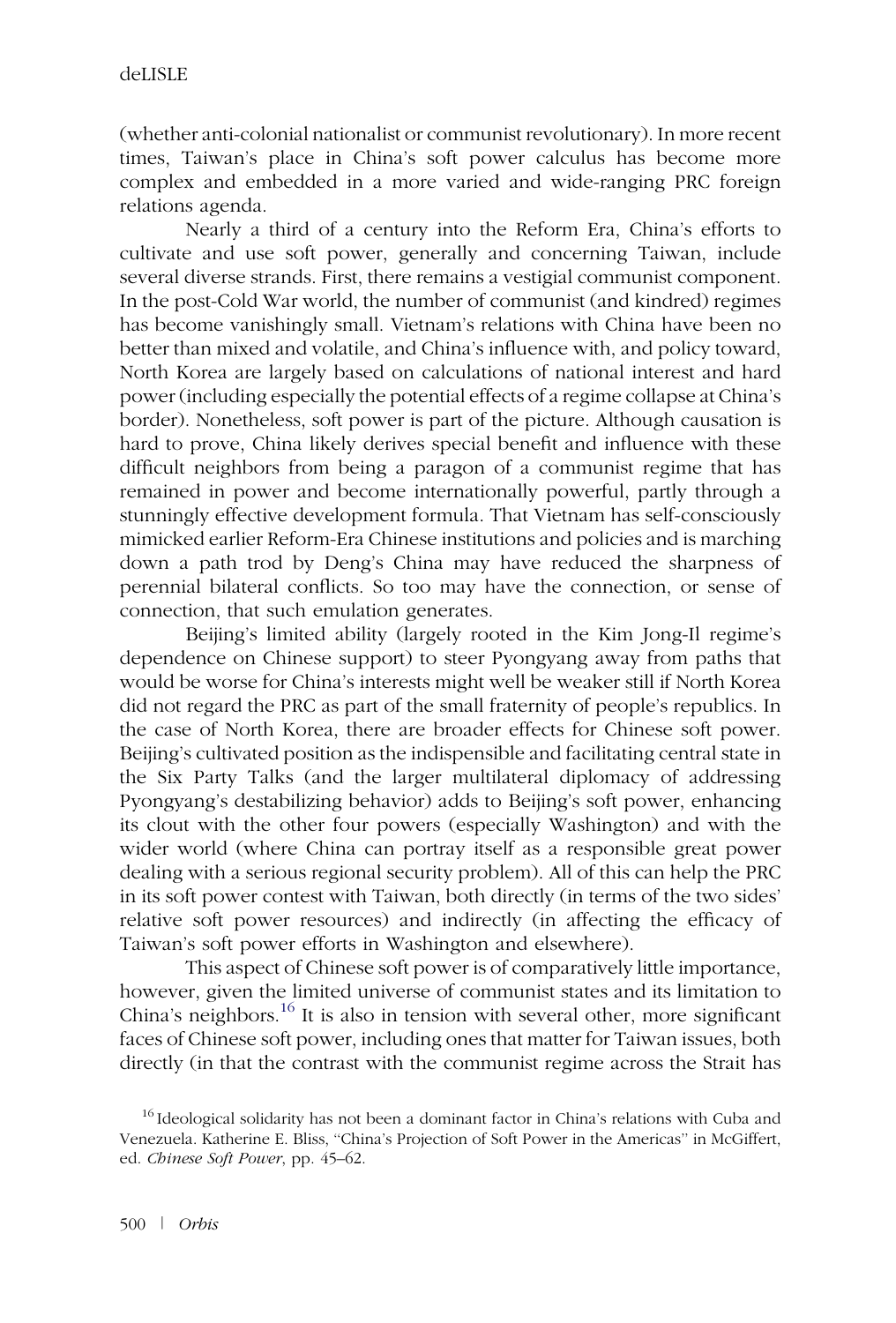long been a pillar of Taipei's soft power) and indirectly (in that Beijing's residual solidarity with a chronically provocative Pyongyang undermines efforts to portray itself as a responsible great power and in that China's ostensible ''socialism'' potentially narrows the appeal of China's development model and highlights less internationally appealing Chinese political values and institutions).

Second and much more significantly, China's economic development success has been the greatest source of contemporary Chinese soft power. The PRC's achievement of extraordinarily rapid growth and sustained economic development inspires awe and desire to emulate throughout much of the developing world. In the considerable portion of that world ruled by undemocratic regimes, China's achievement of an astounding economic transformation while maintaining political stability and authoritarian rule comprise another compellingly attractive feature. China's apparent ability to weather the global economic crisis more smoothly than the advanced market economies has made the China Model all the more impressive and appealing abroad. The slower recovery elsewhere and the U.S. role in the crisis's origins tarnished previously triumphant American-style capitalism and thus raised the international stature of China's more state-steered and capital flow-regulating approach.

With such phenomena, China gained prestige and respect among policy elites and broader publics abroad.<sup>17</sup> This soft power resource contributes (along with China's underlying economic importance) to Beijing's ability to get its views taken into account, especially on issues of global economic policy. Absent China's economic prowess (something that is not soft power according to standard Western accounts but is included in some Chinese ones) and the sense that China's approach to economic regulation might be right where the U.S.'s had proved wrong (something that is within the realm of soft power), we would not have seen, for example, the relatively serious reception accorded Chinese leaders' criticisms of American financial regulation, prescriptions for international economic policy reforms at G20 meetings, or suggestions that International Monetary Fund special drawing rights (a basket of currencies that Chinese sources also argued soon should include China's renminbi) be considered to replace the U.S. dollar as the dominant international reserve currency.<sup>18</sup>

No less important, admiration and envy of the Chinese economic miracle has supported a more benign global narrative about the PRC than would be the case if China's accretion of hard power were the only story.

<sup>&</sup>lt;sup>17</sup> Bates Gill and Yanzhong Huang, "Sources and Limits of Chinese Soft Power," Survivial, vol. 48 no. 2 (2006), pp. 20–21; McGiffert, ed. *Chinese Soft Power*.<br><sup>18</sup> "Wen Implies U.S. Provoked Global Crisis, Outlines Solutions," *Inside U.S.-China Trade*,

Feb. 4, 2009 (remarks at Davos World Economic Forum); ''Chinese President Calls for Joint Efforts to Promote Global Economic Recovery,'' Xinhua, June 28, 2010 (concerning G20 Toronto meeting); ''PBOC Governor Calls for Establishment of Supra-Sovereignty International Reserve Currency,'' Xinhua, Mar. 24, 2009.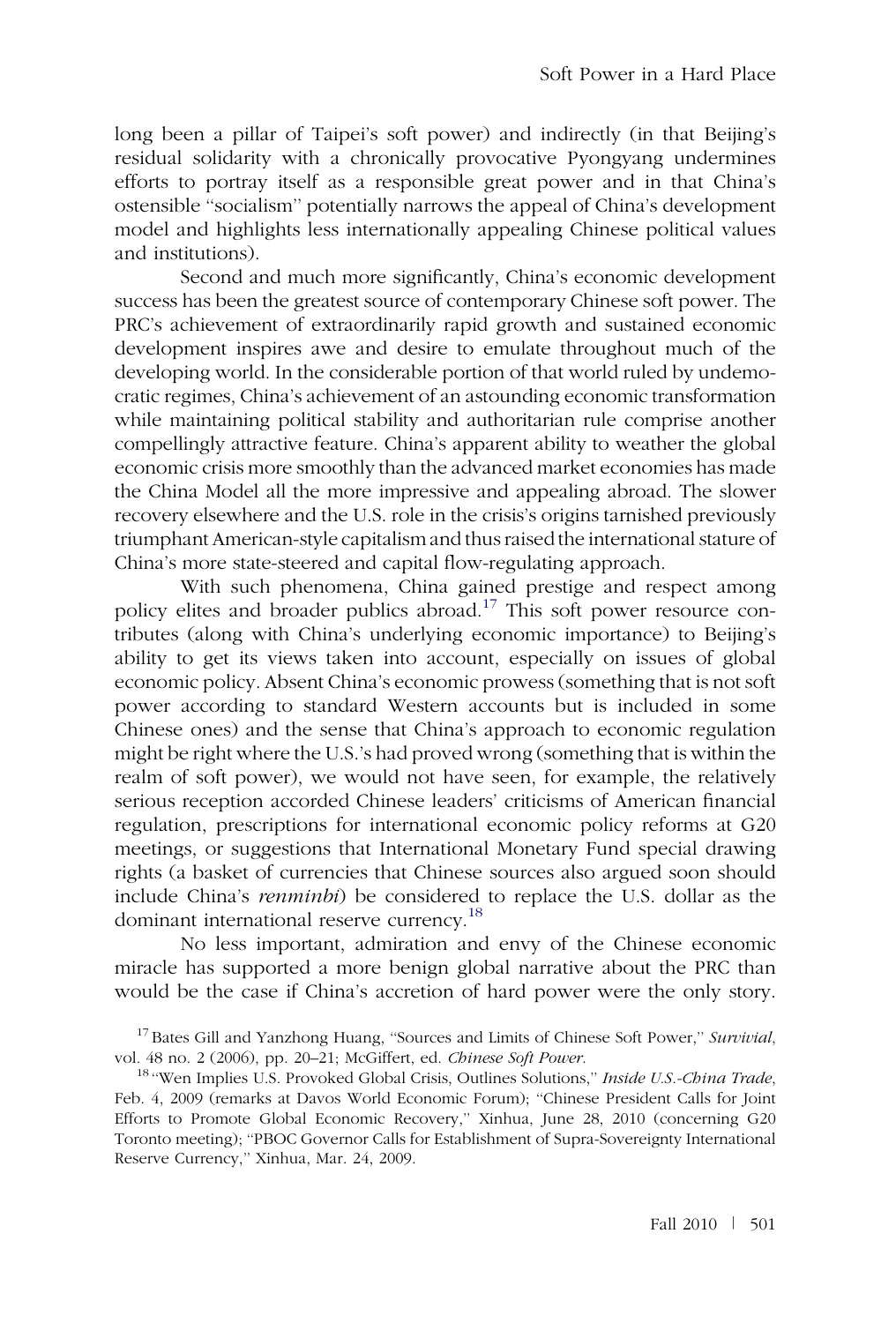Although overly simplistic, the contrast with the Soviet Union's lack of soft power during the heyday of the Cold War is instructive, particularly in terms of relations with the United States (and, in turn, cross-Strait relations). The point has not been lost on participants in Chinese academic and policy debates, who have pointed to the vast soft power gaps between the United States and the USSR as significant factors in their disparate fates and as a cautionary lesson to China about the need to develop its own soft power.<sup>19</sup>

The impact of the economic development component in Chinese soft power is perhaps most evident in the vast discussion it has spawned of a ''China Model'' of development or a ''Beijing Consensus'' as a rival to the neo-liberal economic, liberal-legalist and democratic political creed of the Washington Consensus (and American or Western-style capitalist development paradigms more generally).<sup>20</sup> Prominent and influential Chinese academics have embraced and advanced the idea of a Chinese template that others in the developing world might follow and that is more relevant and promising than the experience and advice of the United States and other developed countries.<sup>21</sup> Although the phrase has less currency in official statements, the idea lurks close to the surface in PRC diplomacy on the ground in poor countries and even in the high-profile excoriations at international summits of the failures of the United States and others that spawned the financial crisis and the implied negative comparison to China's approach of more extensive state control.

These phenomena are significant for the cross-Strait context. They matter generally in their formidable contributions to China's overall soft power. They also matter more specifically. China's successful variation on the East Asian Model of development—rooted in the earlier Japanese experience and exemplified in the postwar industrialization of Taiwan, Korea, Hong Kong and Singapore—has done much to erode the soft power that accrued to Taiwan by virtue of the four ''tigers''' or ''dragons''' accomplishments during an earlier era. Here, the impact may be greatest on small, developing countries (a category that includes most of Taipei's meager group of diplomatic partners) and industrializing Southeast Asia (an area that, for Taiwan, includes economies with significant complementarities and

<sup>19</sup> Shen Jiru, "Cannot Neglect Improving Our Country's 'Soft Power'," *Outlook Weekly [Liaowang]*, October 11, 1999, pp.  $12-13$ ; Cho and Jeong, "China's Soft Power," pp.  $458-460$ .

<sup>20</sup> Joshua Cooper Ramo, *The Beijing Consensus* (London: Foreign Policy Centre, 2004); John Williamson, "What Washington Means by Policy Reform" in Latin American Adjustment: How Much Has Happened? ed. John Williamson (Washington, D.C.: Peterson Institute, 1990), pp. 5–20; In Search of China's Development Model: Beyond the Beijing Consensus eds. Suisheng Zhao, Philip Hsu and Yu-shan Wu (New York: Routledge, 2010); Justin Yifu Lin, Fang Cai, and Zhou Li. The China Miracle (Hong Kong: Chinese University of Hong Kong Press, 2003). <sup>21</sup> See, for example, Yu Keping, Huang Ping, Xie Xuguang and Gao Jin, eds. The China Model

and the Beijing Consensus: Beyond the Washington Consensus (Beijing: Social Sciences Press, 2006); Pan Wei, ed. The China Model: A New Model of Development from Sixty Years of the People's Republic (Beijing Central Press, 2009).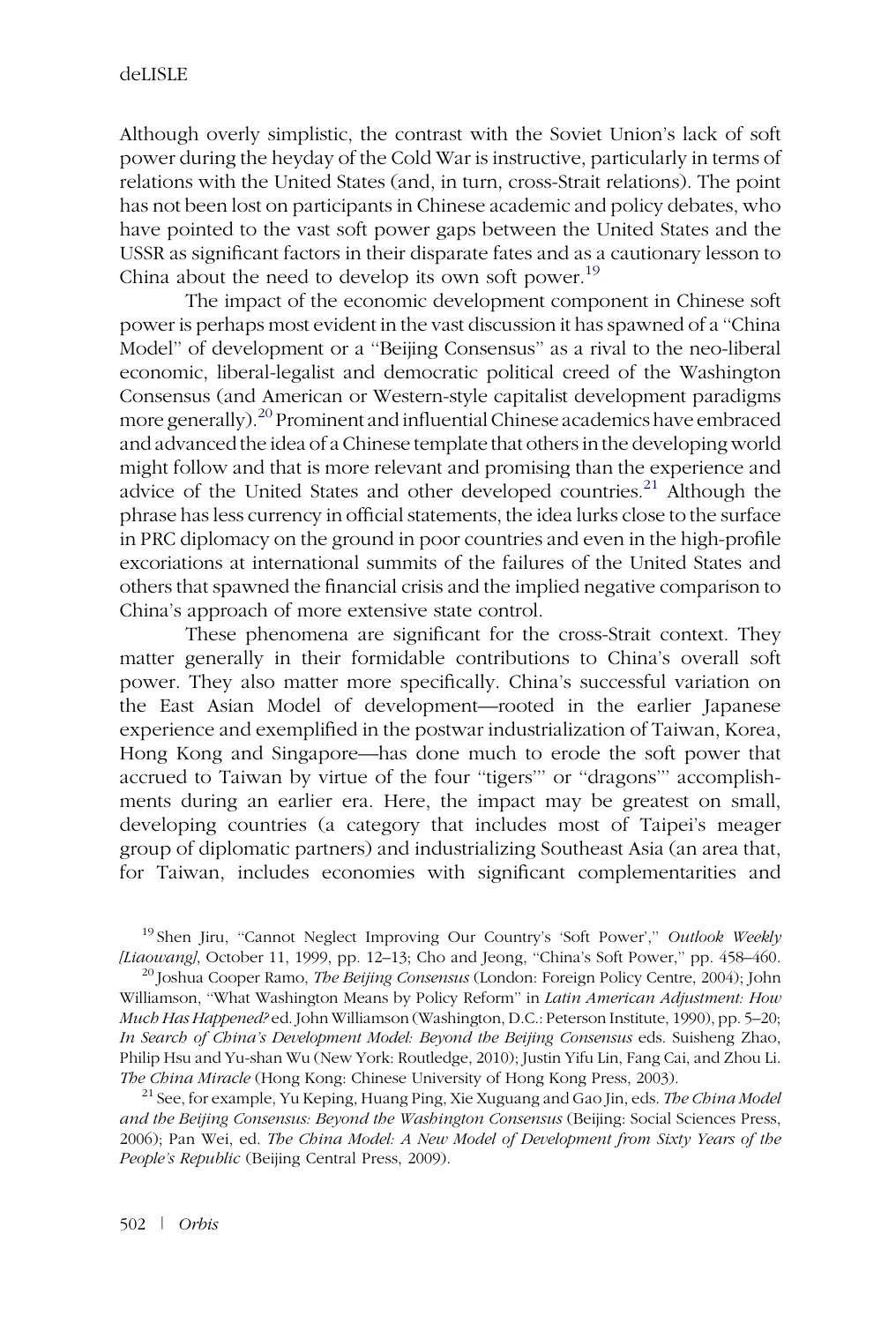large economic opportunities not yet tapped, partly because of China's recalcitrance).

This element of Chinese soft power is also limited and problematic. Official China and many policy intellectuals have been wary of touting the notion of a ''Chinese Model'' and, even more so, a ''Beijing Consensus.'' The reticence partly reflects soft power calculations. Emphasizing China's stellar progress is in tension with Beijing's reduced but persisting agenda of asserting solidarity with poor nations. More broadly, Deng Xiaoping's admonition to lay low still echoes powerfully in Chinese policy circles and cautions against anything that underscores China's success, draws foreign attention to the hard power potential it brings, and suggests that China sees itself as a challenger to the United States and the ''Washington Consensus.'' Policy intellectuals, regime advisers and, surely, top leaders themselves worry that touting a ''China Model'' or the ''Beijing Consensus'' feeds into the notion of a ''G2'' duopoly centered on the PRC and the United States. There is danger for China, and perhaps cold comfort for Taiwan, in that China's rise to a perceived ''development model'' and, by some lights, near-equality with the United States reinforces fear of Chinese domination among China's neighbors and greater skepticism about Chinese motives in the United States.

Many Chinese policy analysts and advocates are concerned that a toorobust notion of a Chinese model ultimately may undermine the economic success-based component of Chinese soft power. Attempts to imitate a "Chinese Model" may well fail in many developing countries for many reasons, including: the distillation of the wrong definitive elements of a "model" from China's complex experience; the absence of elements vital to China's success—ranging from cultural attitudes to state capacity to human capital to potential economies of scale—in would-be imitator states; and the inefficacy of policies derived from China's earlier experience when applied in very different national conditions and international circumstances. If expectations run too high and if a relatively specific ''China Model'' is implemented and falls short, this risks diminishing China's soft power. In keeping with such concerns, many Chinese discussions of a China Model or lessons for foreigners from China's Reform-Era development experience have stressed pluralism and eclecticism—that what China's success fundamentally teaches is pragmatism and experimentalism and that each country must find and follow its own path.22 Whatever the wisdom of such arguments, they do cut against the

 $22$  See e.g., Zheng Yongnian, "Do Not Exaggerate the 'Beijing Consensus," *Lianhe Zaobao* (Taiwan), Feb. 15, 2005; Zhao Qizheng, ''Scope of 'Chinese Model' Too Wide,'' China Daily, April 2, 2010; Men Honghua, ed. China's Soft Power Strategy (Hangzhou: Zhejiang People's Press, 2005); "The China Model: The Beijing Consensus is to Keep Quiet," The Economist, May 6, 2010; author's interviews with scholars at leading Chinese think tanks, 2007–2010. The foreign commentary that spawned the Beijing Consensus debate emphasized pragmatism. The idea of multiple paths to development is consistent with the contemporaneous Chinese foreign policy principle of ''harmony amid diversity'' (discussed below).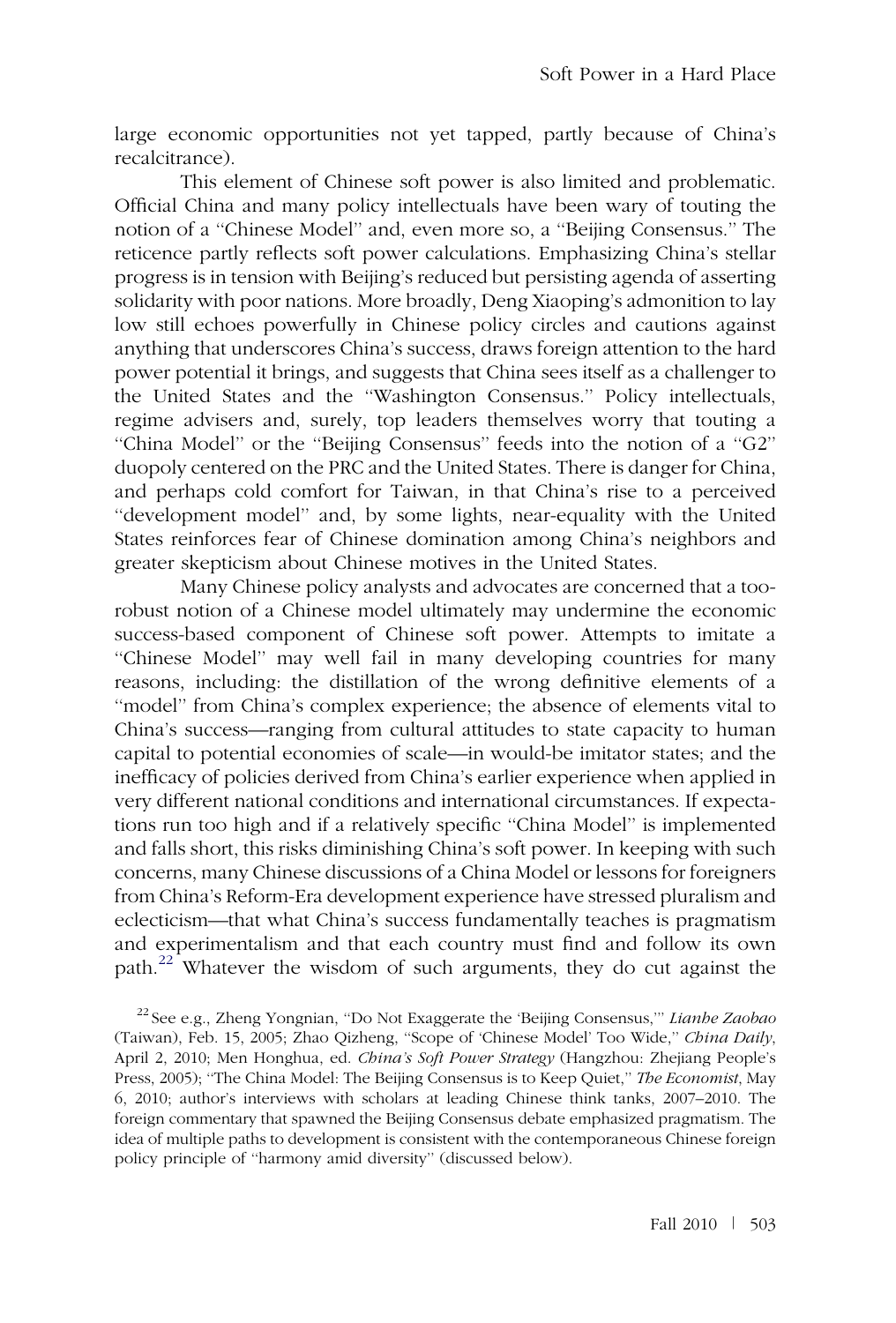growth of soft power that might flow from a more holy grail-like or blueprintlike China Model for economic development.

Third, and with deeper roots, Beijing's commitment to respect for state sovereignty has been an enduring element in China's soft power. It is the central theme in the most durable tenet of PRC foreign policy, the Five Principles of Peaceful Coexistence, which call for mutual respect for territorial integrity and sovereignty, mutual nonaggression, mutual non-interference in internal affairs, equality and mutual benefit, and peaceful coexistence. The principles have retained and even gained prominence amid China's recent rise. China has invoked norms of strong sovereignty and non-interference to resist U.S. and multilateral efforts to press for regime change, redress of human rights violations, or internal political reforms in North Korea, Myanmar, Iran, Iraq, Sudan, Zimbabwe, the former Yugoslavia and elsewhere. $^{23}$ 

Periodically, Beijing's support for especially hearty state sovereignty has been supplemented by soft power-resonant endorsements of pluralism and relativism. These include rejection until the early 1990s of universal human rights, a later 1990s flirtation with (and a modest revival nearly a decade later) of ''Asian values'' as an alternative to Western-style individual rights and democratic political norms, and a 2000s embrace of a Confucian-derived notion of he er butong—harmony amid diversity in the international system.<sup>24</sup> All of these pushed back against the international norms that underpinned arguments from Washington, the EU and elsewhere to accord lessened deference to the sovereignty of states targeted by the interventions, sanctions or other means of suasion opposed by Beijing.

Traditional calculations of interest—including national security, great power rivalry and access to strategic resources—may adequately explain China's positions in many cases. But Beijing has stuck to its stand on sovereignty in contexts well beyond its fundamental interests and at the cost of friction with the United States and other great powers. Moreover, giving a normative face and policy coherence to its opposition to intervention (and lesser measures) has been a notable component of Chinese soft power. If China's commitment to strong sovereignty fails to persuade the United States and like-minded states, it may at least blunt or deflect charges, in UN processes and among some parts of the international community, that Beijing cynically backs and irresponsibly protects rogue regimes. The PRC's insistence on sovereignty and noninterventionism also has helped win China favor and appreciation—beyond the influence that flows from the PRC's military or material prowess—among several

<sup>&</sup>lt;sup>23</sup> Allan Carlson, "Keeping the Peace (Albeit Reluctantly): China's Recent Stance on Sover-<br>eignty and Multilateral Intervention," *Pacific Affairs*, (Spring 2004), pp. 9–27.

<sup>&</sup>lt;sup>24</sup> "Party Journal: There Are No Universal Human Rights," Xinhua, Aug. 14, 1989; "Chinese President at Cambridge Stresses 'Chinese Values,''' Xinhua, Oct. 22, 1999; Greg Torode, ''The Debate on Asian Values Gets a Revival,'' South China Morning Post, Apr. 23, 2007; Wen Jiabao, ''It's Not a Clash but a Coalition of Civilizations that China Wants,'' The Independent, Nov. 10, 2009.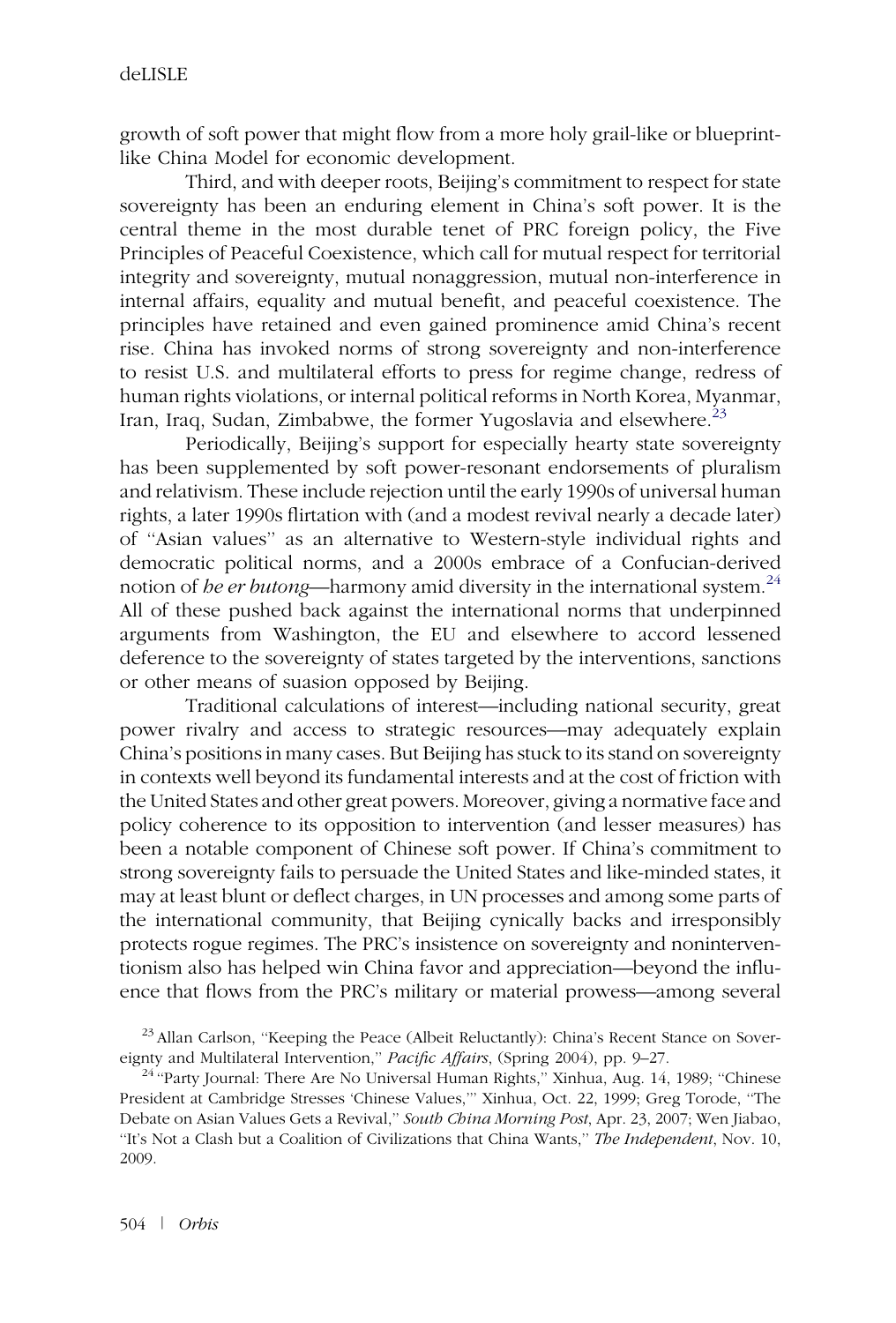repressive regimes (including ones controlling strategic resources or located in strategic areas) and among a wider group of weak states concerned about pressure or interference from the West. Perhaps most fundamentally, it has offered a veneer of principle (again, a key currency of soft power) to the Chinese regime's otherwise self-interested, and therefore more easily dismissed, resistance to efforts from abroad to promote liberal or pro-democratic reforms in China—things that Beijing long derided asan American-ledagenda of''peaceful evolution'' (heping yanbian) that was no less nefarious or impermissible than more forcible intervention in China's internal affairs.25

In the cross-Strait context, the implications of China's embrace of sovereignty norms are in principle simple and favorable for Beijing although inpractice morecomplicatedand mixed. In the PRC's account, U.S. support for a de facto independent Taiwan, and especially U.S. sales of weapons to Taiwan, is a highly offensive form of impermissible, forcible interference in China's sovereignty and internal affairs. Beijing makes the point with varying degrees of stridency each time an arms sale is approved, including in early 2010 when the issue became a major factor in a downturn in bilateral relations.26 The PRC undertook a particularly forceful and formal articulation of its sovereignty point in a 2005 Anti-Secession Law, which claimed that Taiwan was currently under Chinese sovereignty and would not be allowed to leave and which mirrored the U.S.'s Taiwan Relations Act that Beijing has long denounced as mandating impermissible disregard for China's sovereignty over the island.<sup>27</sup> (Beijing notably sought to frame the bellicose-seeming legislation with a statement that it still sought to use "soft power" to resolve the Taiwan issue.<sup>28</sup>) Although imputation of causation is speculative, China's effort to secure acceptance in the international community of some form of a one-China principle—itself an ideological and not merely behavioral goal—likely owes some of its success to China's ability and determination to cast the issue as not merely its own parochial interests and goals, but as a matter of general and fundamental principles that resonate with the experiences and perspectives of former colonies and weak states that comprise the majority of states in the international system.

This attempted use of soft power has long collided with the problem that Taiwan has many of the attributes of sovereign statehood that, China

<sup>25</sup> Russell Ong, '''Peaceful Evolution,' 'Regime Change' and China's Political Security,'' Journal of Contemporary China, (Nov. 2007), pp. 717-727; Paul Heer, "A House United: Beijing's View of Washington," Foreign Affairs, July-Aug. 2000, pp. 18-22.

Xinwen She, Jan. 12, 2005.

<sup>&</sup>lt;sup>26</sup> "Chinese Foreign Minister Urges US to Stop Selling Weapons to Taiwan," Xinhua, Jan. 31, 2010; Andrew Jacobs, ''More Anger from China over U.S. Arms Sales,'' International Herald

 $^{27}$ Jacques deLisle, "Legislating the Cross-Strait Status Quo?" in *Economic Integration*, Democratization and National Security in East Asia ed. Peter C.Y. Chow (Cheltenham, UK: Edward Elgar, 2007).<br><sup>28</sup> "Zhao Qizheng: Taiwan Issue Should be Resolved with Soft Power First," Zhongguo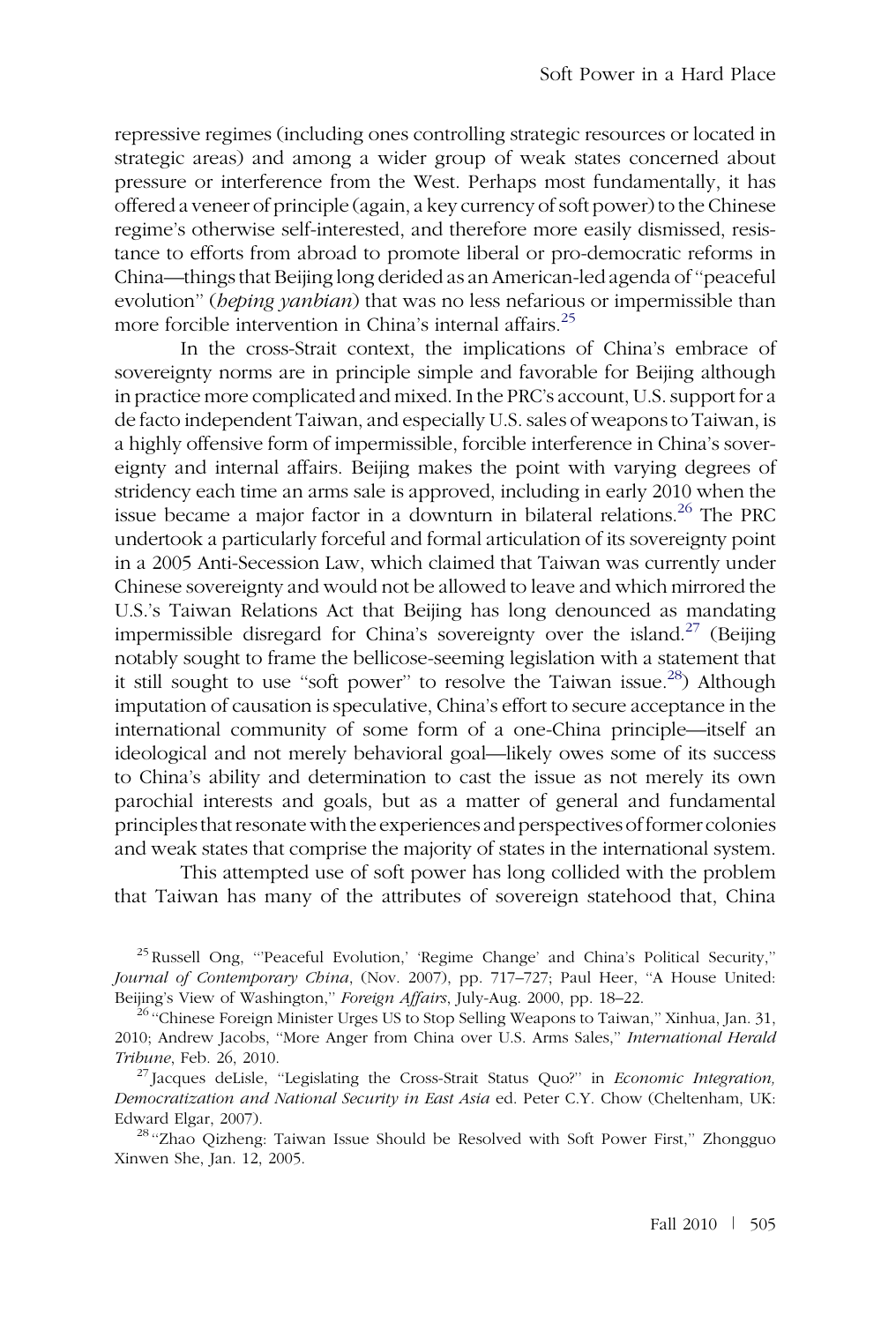argues in other contexts, warrant high international stature and freedom from intervention.<sup>29</sup> More recently, the sovereignty-centered component in China's soft power has undergone broader retrenchment as China has grudgingly weakened its commitment to anti-intervention and strong sovereignty norms abroad. Although Beijing has sought to contain this erosion by insisting on UN imprimaturs for sanctions or some degree of consent from targeted states, the shift in China's position has been widely noted and ardently sought by the United States and others, and it has been costly to the good will China had cultivated among sanctioned and pressured states with its once-uncompromising insistence on deference to sovereignty. Examples include Beijing's participation in efforts to address human rights in Sudan and piracy off the Somalia coast, the PRC's more tentative acquiescence in multilateral sanctions and pressures on North Korea and Iran concerning nuclear weapons programs, and China's long-running participation in UN peacekeeping operations.

The reasons for this readjustment surely include ones rooted in hard power and assessments of national interest. A much more powerful and wealthy China has much less reason to fear foreign encroachment on Chinese territory and sovereignty. A much stronger and globally engaged China has far-flung interests—including access to energy resources in the Middle East, Africa and Central Asia and protection of Chinese investments (and the Chinese nationals who accompany them) in sometimes unstable places around the world—that can be better protected through a more flexible approach to international pressure and intervention. But tensions with other, no less compelling aspects of China's soft power agenda likely matter here as well. Especially when extended to states that great powers regard as pariahs and international security threats, PRC solicitude for expansive notions of sovereignty and concomitant opposition to sanctions or stronger actions against such states undermines Beijing's increasingly emphasized agenda of casting itself as a responsible power, a supporter of multilateralism and, in turn, a beneficiary of the soft power gains that come with such moves.

Such concerns are central to a fourth, and most complex, dimension of China's soft power: persuading foreign audiences that China is and will be a different kind of power and that China's rise (or, more accurately, return) to regional great power status and prospective superpower stature is not the threat that it might appear to be from assessments based solely on China's capacity or malign interpretations of China's aims. This agenda has roots early in the Reform Era when Chinese leaders began insisting that the main principle of PRC foreign policy was to secure a peaceful and stable environment in which China could pursue modernization and growth.<sup>30</sup> Therein lay a

<sup>&</sup>lt;sup>29</sup> Jacques deLisle, "The Chinese Puzzle of Taiwan's Status," Orbis, Winter 2000, pp. 35–62.  $30$  See generally Avery Goldstein, *Rising to the Challenge: China's Grand Strategy and* International Security (Stanford, Cal.: Stanford University Press, 2005).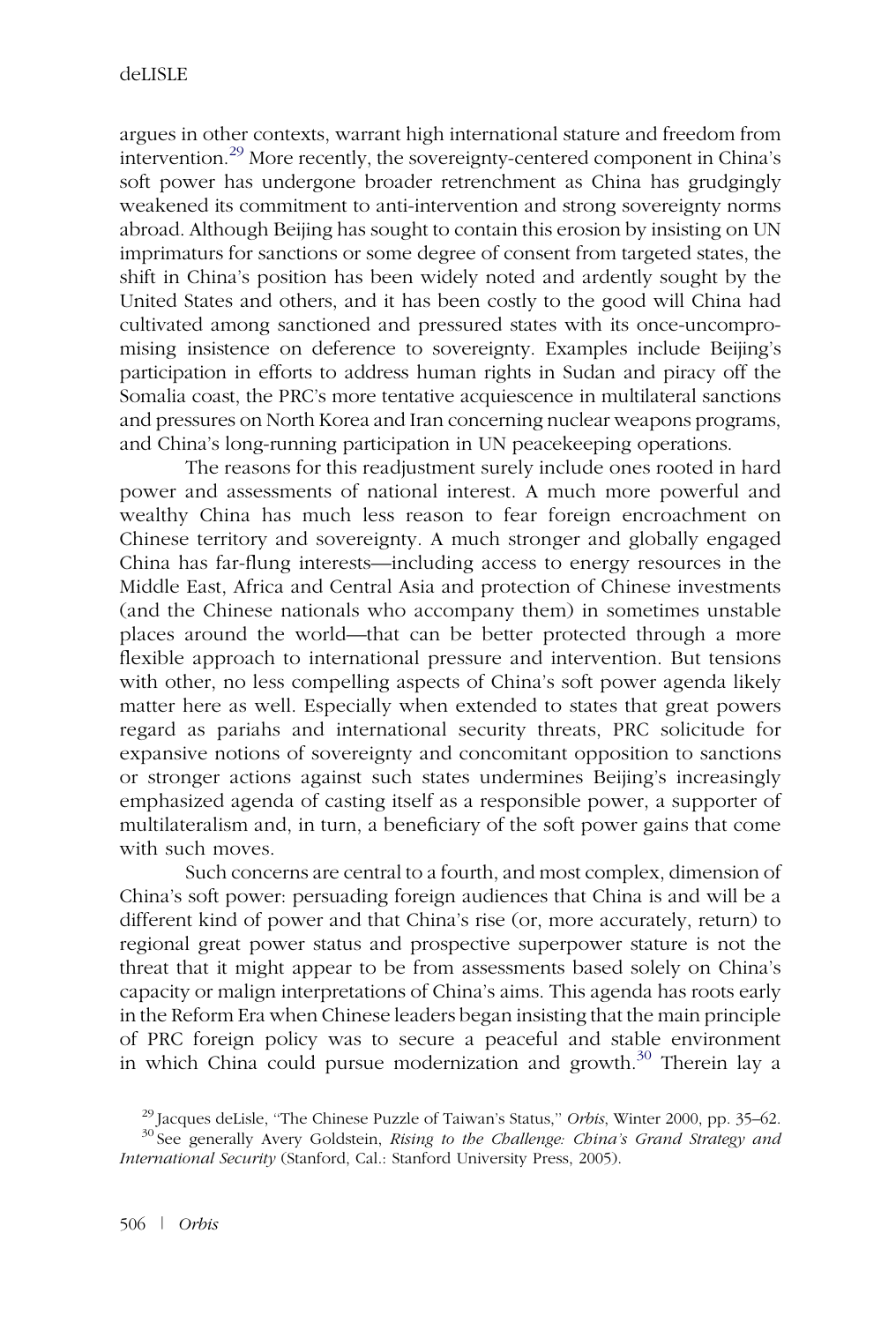relatively rudimentary and humble soft power ploy, proffering assurances of China's unthreatening intent to the indispensible foreign partners for—and potential impeders of—China's development strategy.

Especially in dealing with nearby states, China began in the 1990s and into the 2000s to place greater emphasis on cooperation, multilateralization (duojihua) and a ''good neighbor'' policy, settling long-standing inland border disputes (and striking a less strident tone on maritime ones), forging new structures for relations with former Soviet republics, engaging with the Association of Southeast Asian Nations (ASEAN) Regional Forum and various ASEAN-plus structures, signing on to a Code of Conduct for the disputed South China Sea area, and so on. In economic affairs, China assiduously cast itself as a benevolent, cooperative actor and provider of public goods in the Asian Financial Crisis in the late 1990s and again in the global economic crisis a decade later. In the former case, Beijing stressed that it forewent currency devaluation, at considerable cost to China's exporters in a period when other East Asian exporting states' exchange rates were plummeting. In the more recent crisis, Beijing portrayed its nearly U.S. \$600 billion domestic stimulus package and other policy responses as serving global collective interests, limiting the global downturn's impact by sustaining Chinese growth and, thus, the Chinese demand that had become so vital for many national economies, especially in Asia.<sup>31</sup>

China also portrayed its ardent pursuit of free trade areas and regional economic integration in ways that, if persuasive, promised to increase soft power benefits (or minimize soft power costs). Most prominently, Beijing pitched the massive and ambitious ASEAN China Free Trade Area (ACFTA) as one among many ''win-win'' economic arrangements pursued by the PRC. In addressing the ACFTA and a broader Asian zone's economic ties with China, Beijing aimed to convince its neighbors that the PRC's growth and economic integration with the region presented export market opportunities and a source of investment, rather than the rise of a fierce and dynamic competitor or an asymmetrical relationship of economic dependence that Beijing might exploit to serve its own political ends. A similar pattern characterized PRC accounts of China's generally smaller but more sharply rising trade and outbound investment relationships with Latin America and Africa. Such moves were supplemented in the case of China's poorer partners with development assistance that seemed potentially relatively cost effective, given the novelty, absence of political strings, and focus on high-profile projects that characterized Beijing's aid.<sup>32</sup>

<sup>31</sup> Ministry of Foreign Affairs of the PRC, "Proactive Policies of China in Response to the Asian Financial Crisis'' Nov. 17, 2000; ''One Year of China's Economic Stimulus Package,'' People's Daily Online, Nov. 7, 2009.<br><sup>32</sup> "China Seeks Mutual Benefits in ACFTA," Xinhua, Jan. 23, 2010; Chu Shulong, "China's

Approach to the Free Trade Area," in Free Trade and East Asia (Philadelphia, Pa.: Foreign Policy Research Institute, 2004), available at [http://www.fpri.org/research/asia/freetradeeastasia/](http://www.fpri.org/enotes/200806.delisle.taiwanmayingjeoufull.html); Kurlantzick, Charm Offensive, pp. 82–107.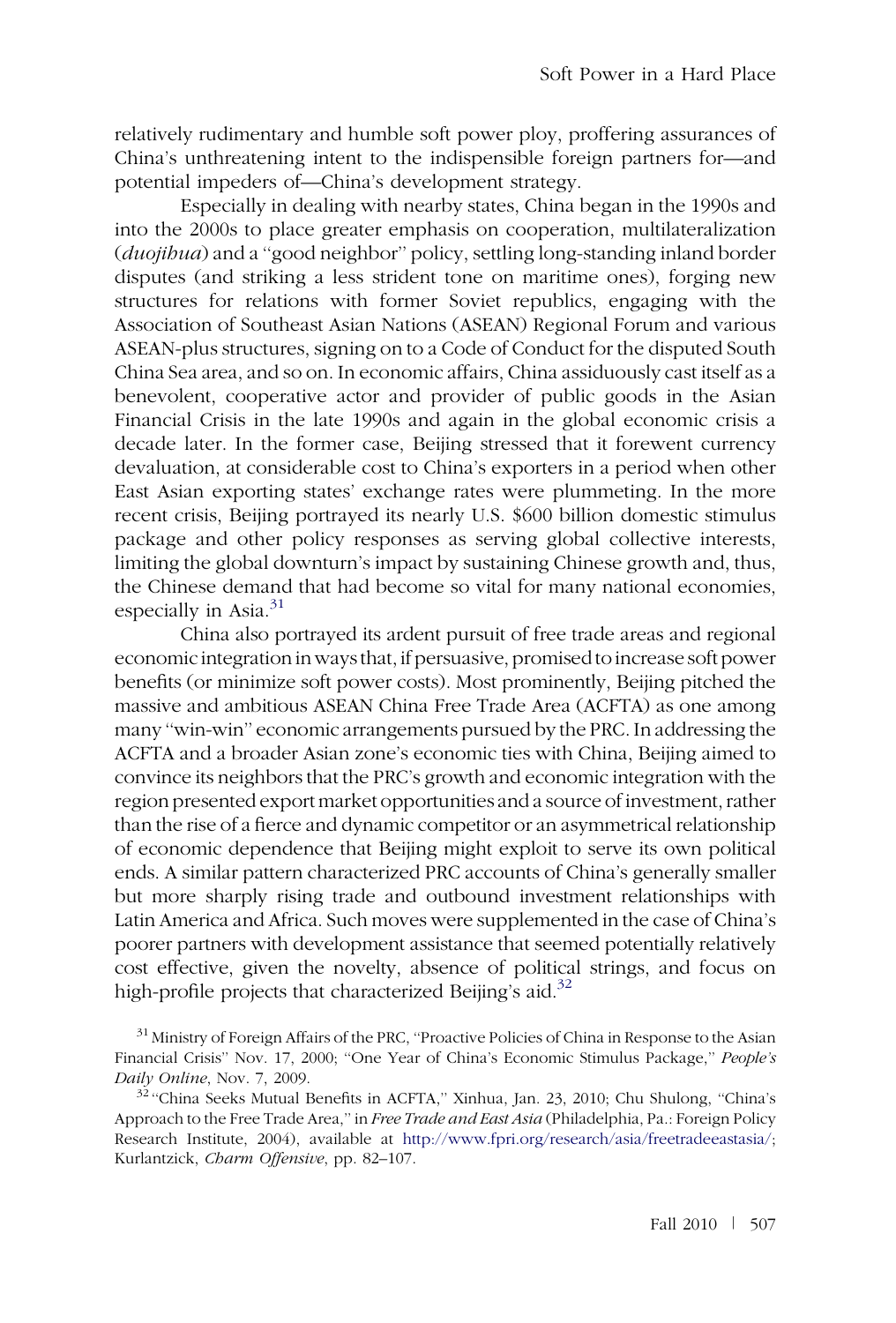China has sought to allay concerns, especially in Washington and among U.S. allies and near-allies in Asia, about the implications of China's turn to regional multilateralism in the form of the ACFTA, the Shanghai Cooperation Organization, a still-notional East Asian Community (or East Asia FTA), and so on. Here too, Beijing has asserted strongly—if not, for some audiences, persuasively—that these actions reflect its cooperative, multi polar and non-zero-sum understanding of international relations and imply no ambition to undertake the likely futile project of marginalizing the U.S.'s role in East Asia $33$ 

As China grew more economically formidable and accumulated and began to expend material resources for hard power, some analysts and commentators—especially in the United States—began to issue sharpening warnings that China's rise and agenda likely or surely would mean conflict with the United States. $34$  As talk of the "China threat" grew in the later 1990s, Beijing's soft-power efforts to assuage international concerns became more elaborate. In late 2003 came the notion of China's ''peaceful rise'' (heping jueqi). Articulated by Party School vice president and Hu Jintao advisor Zheng Bijian and affirmed by Premier Wen Jiabao in a speech at Harvard, this doctrine asserted that China would remain, for a very long time, focused on economic development, that China's economic development strategy depended heavily on international integration, and that China's rise therefore depended on an open, peaceful and stable international environment and would not lead to disruption akin to that which accompanied the rise of great powers in the nineteenth and twentieth centuries.<sup>35</sup> Although "peaceful rise" faced some attacks from the ''left'' (for insufficient zeal in proclaiming China's right to use more assertive means), it mostly fell victim to more "right"-leaning criticisms that it sounded too aggressive, overstating China's current power and stoking rather than soothing other states' fears. It was scrapped in favor of more anodyne terminology that continued the same basic claim that China's rise generated no threat. By 2004, the Hu Jintao leadership proffered instead the notion of China's "peaceful development" (*heping fazhan*), which dropped

<sup>33</sup> Zhang Xiaoming, "The Rise of China and Community Building in East Asia," *Asian* Perspective, vol. 30, no. 3 (2006), pp. 129–148; ''Beijing Opposes Exclusive East Asia Bloc,'' United Press International, Dec. 13, 2005.

 $34$  Richard Bernstein and Ross H. Munro, *The Coming Conflict with China* (New York: Vintage, 1998); John J. Mearsheimer, The Tragedy of Great Power Politics (New York: W.W. Norton, 2001); Jia Qingguo, ''Partners or Competitors: A Choice to be Made,'' in Robert M. Hathaway, ed. George W. Bush and East Asia: A First Term Assessment, (Washington, D.C.: Woodrow Wilson Center, 2005) pp. 117–130.<br><sup>35</sup> Zheng Bijian, "China's 'Peaceful Rise' to Great Power Status," *Foreign Affairs*, Sept./Oct.

2005; Zheng Bijian, On China's Peaceful Rise: A New Road of Development (Beijing: Chinese Communist Party Central Party School Press, 2005); '''Turning Your Eyes to China'—Speech by Premier Wen Jiabao at Harvard University,'' (December 10, 2003), available at [http://](http://www.fpri.org/enotes/200806.delisle.taiwanmayingjeoufull.html) [www.china-un.org/eng/zt/wfm/t56090.htm;](http://www.fpri.org/enotes/200806.delisle.taiwanmayingjeoufull.html) Jiang Xiyuan and Xia Liping, China's Peaceful Rise (Beijing: China Social Sciences Press, 2004).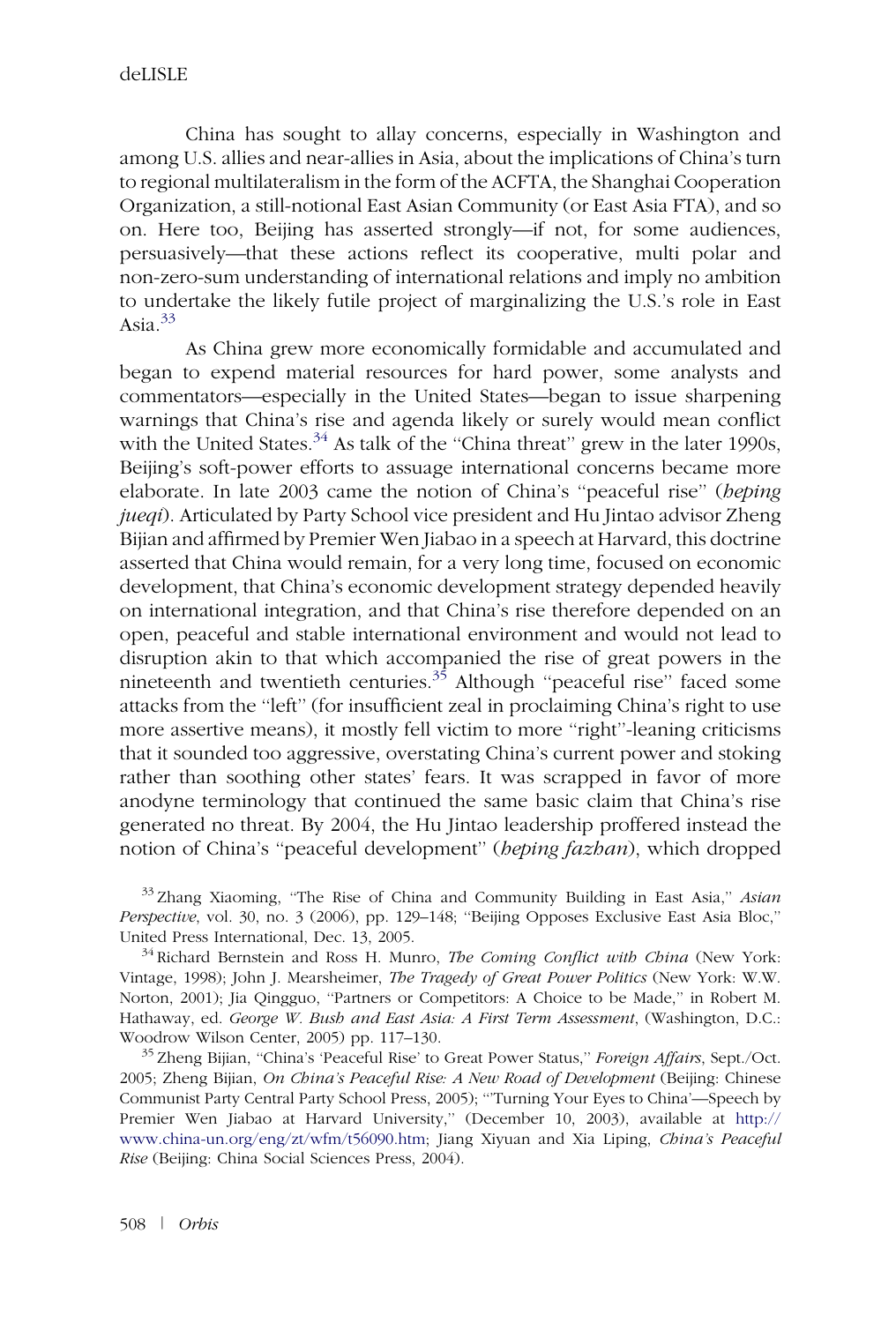the seemingly assertive and hard power-focused ''rise'' and underscored China's focus on an internal development agenda that depended on a benign external context.<sup>36</sup> By late 2005, this phrasing gave way to the doctrine of a ''harmonious world'' (hexie shijie)—a term that refocused on foreign policy assurances, employed a still more benevolent-sounding adjective, and reaffirmed the link between the regime's domestic agenda (now recast as the pursuit of a ''harmonious society''—hexie shehui—and not merely the GDP fundamentalism that had characterized the Jiang years) and its approach to international affairs.37

Drawing on an older axiom of PRC foreign relations, Beijing has insisted that China will be a distinctively benign great power that others have no reason to fear. The recurrent claim is that China never would be a hegemon.<sup>38</sup> It would never become the kind of aggressive, dominationseeking and intervention-prone great power that the Soviet Union was and that the United States arguably remains. The reasons given are largely circumstantial and historical but verge into arguments about the Chinese ''character.'' As asserted in the ''peaceful rise'' thesis and its successors, China remains a developing country and thus will continue to be constrained and preoccupied with urgent, primarily domestic matters of development and stability, rather than any agenda to dominate others. As a fellow developing country, China retains a commitment to solidarity with the potential victims of superpower dominance. As a past victim of colonial and quasi-colonial encroachment, China would never replicate the patterns of great power behavior that inflicted such deep and still acutely remembered harm and humiliation on China. As a power with increasing extra-regional interests and reach, the PRC has undertaken and emphasized missions that it can portray as internationally cooperative and non-threatening. These include contributing to UN-sponsored peacekeeping missions, humanitarian assistance and disaster relief, and anti-piracy efforts off the Somali coast.

<sup>36</sup> State Council Information Office of the PRC, *China's Peaceful Development Road (White* Paper) (December 22, 2005); "Full Text of Hu Jintao Speech at Boao Forum for Asia Annual Conference 2004,'' available at [http://www.china.org.cn/english/features/93897.htm](http://www.fpri.org/enotes/200806.delisle.taiwanmayingjeoufull.html); Bonnie S. Glaser and Evan S. Medeiros, ''The Changing Ecology of Foreign Policy Making in China: The Ascension and Demise of the Theory of 'Peaceful Development','' China Quarterly No. 190 (2007), pp. 291–310.; Jean-Pierre Cabestan, La Politique Internationale de la Chine (Paris: Science Po, 2010), pp. 87–99; Robert L. Suettinger, ''The Rise and Descent of 'Peaceful Rise,'''

China Leadership Monitor, (Fall 2004), pp. 1–10. <sup>37</sup> ''Hu Calls for Harmonious World at Summit,'' China Daily, September 6, 2005. Chinese commentators explicitly link the ''harmonious world'' concept to China's soft power and efforts to build a ''responsible image'' internationally. See, for example, Wang Zonglai and Hu Bin, ''China's Reform and Opening Up and International Law,'' Chinese Journal of International Law, (Mar. 2010), pp. 196–197.

<sup>38</sup> ''Wen: Argument of Big Power Bound to Seek Hegemony Does Not Apply to China,'' Xinhua, Feb. 2, 2009; ''China Never Seeks Hegemonism: Chinese Vice Premier,'' Xinhua, May 14, 1995.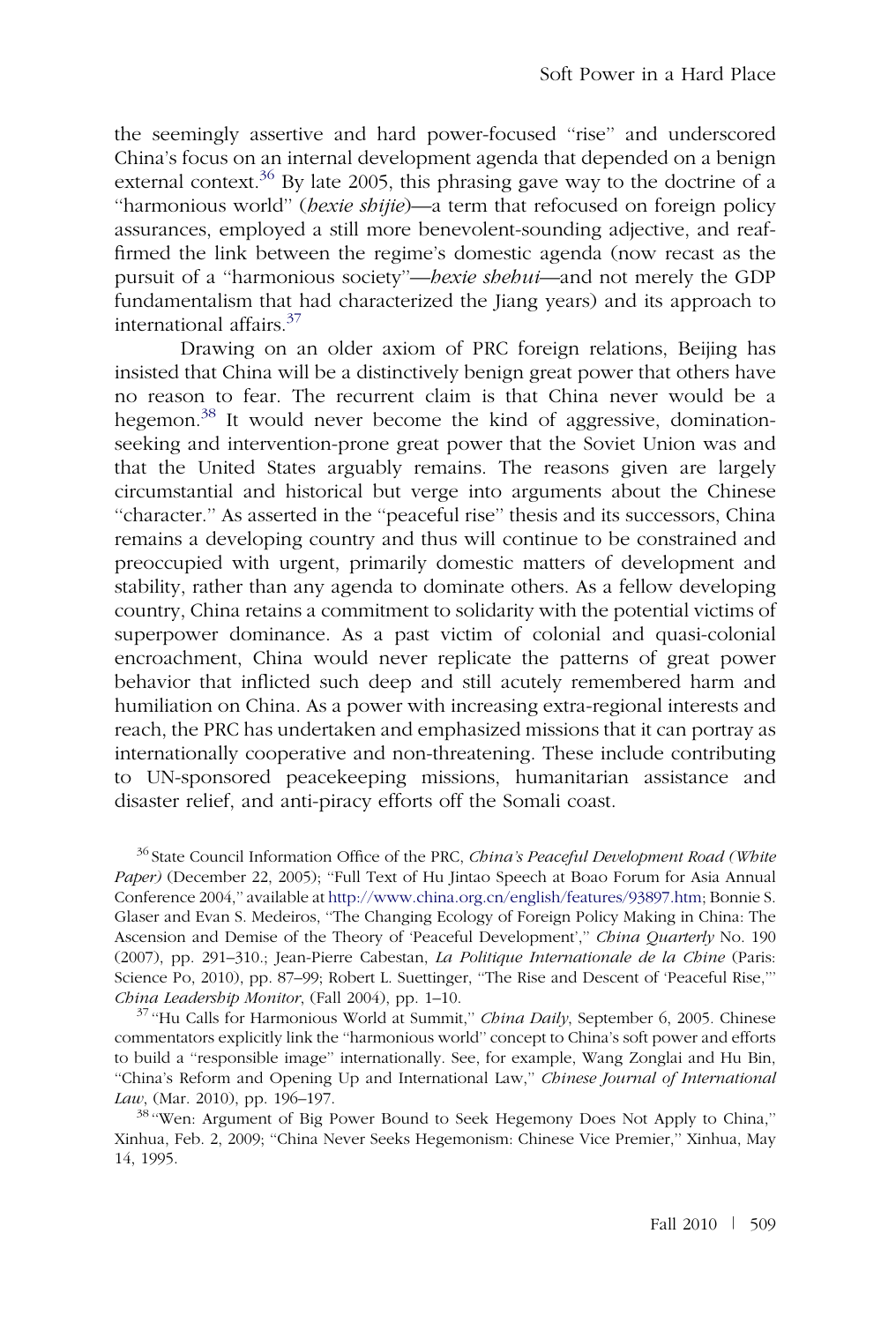The ''harmonious world'' trope that has been central during the Hu Jintao period extends this theme of China's singular benevolence as a great or rising power, and it also evokes Chinese culture, specifically Confucian norms in foreign policy and governance. The cultural dimension of soft power which looms large in accounts of American soft power and in soft power theories generally—has been central to the contemporary Chinese discussion. Hu's exhortation at the Seventeenth Party Congress to build China's soft power referred specifically to "cultural soft power" (wenhua ruan shili). Chinese academic and think tank analyses, and outside observers' assessments, of China's soft power often emphasize the cultural component.<sup>39</sup> Examples to which they often point include the Chinese cultural pageantry at the Beijing Olympics, the international popularity and critical success of Chinese films and authors, and the surging numbers of foreign students studying in fields that include some culture-related components.

The most visible manifestation of China's cultural soft power agenda has been the Confucius Institutes. With nearly three hundred in place and over two hundred more a goal (and in some respects evocative of U.S. postwar and recently reinvigorated public diplomacy efforts and other Western organizations such as the Alliance Francaise or the Goethe Institute), these PRC state-funded bodies teach about China, Chinese language and Chinese culture. They are also part of a broader effort to make China seem less inscrutable, less alien and, thus, less threatening (and, in the view of their harsher critics abroad, to propagandize for Beijing).

The Confucius Institutes dovetail with a broader effort that is vital to Chinese soft power: having China—and not other, less sympathetic sources define images of China abroad. Undertakings in this vein include: a revised and impressively successful mandate to China's once-stand-offish diplomatic corps to immerse themselves in, and engage with, the societies in which they serve; an increased emphasis on Chinese public diplomacy and renewed talk of people-to-people diplomacy; and the creation of foreign language (especially English) media outlets by state-run Central China Television and the Xinhua News Agency (with al-Jazeera as an implicit model). $40$ 

 $39$ Yu Xintian, *Strengthening Soft Power: The Impact of Culture on Contemporary Interna*tional Relations (Shanghai: People's Press, 2007); Pang Zhongying, ''Soft Power in International Relations and Other [Matters]," Strategy and Management [Zhanlue yu Guanli] no. 2 (1997), pp. 49–51; Nye and Wang, ''Hard Decisions,'' pp. 19–20; Bonnie S. Glaser and Melissa E. Murphy, ''Soft Power with Chinese Characteristics,'' in McGiffert, ed. Chinese Soft Power, pp. 13–24; Ding,

Hidden Wings, pp. 59–74, 113–130.<br><sup>40</sup>Kurlantzick, *Charm Offensive*, pp. 60–71; Liu Kang and Li Xiguang, "Shaping China's International Image,'' Global Times, Aug. 6, 1999; Ingrid d'Hooghe, ''Into High Gear: China's Public Diplomacy," The Hague Journal of Diplomacy vol. 3 (2008), pp. 37–61; Zhao Qisheng, ''Better Public Diplomacy to Present a Truer Picture of China,'' People's Daily, Mar. 30, 2007; David Barboza, "China Puts Best Face Forward with News Channel," New York Times, July 1, 2010; David Shambaugh, "China Flexes its Soft Power," International Herald Tribune, June 7, 2010.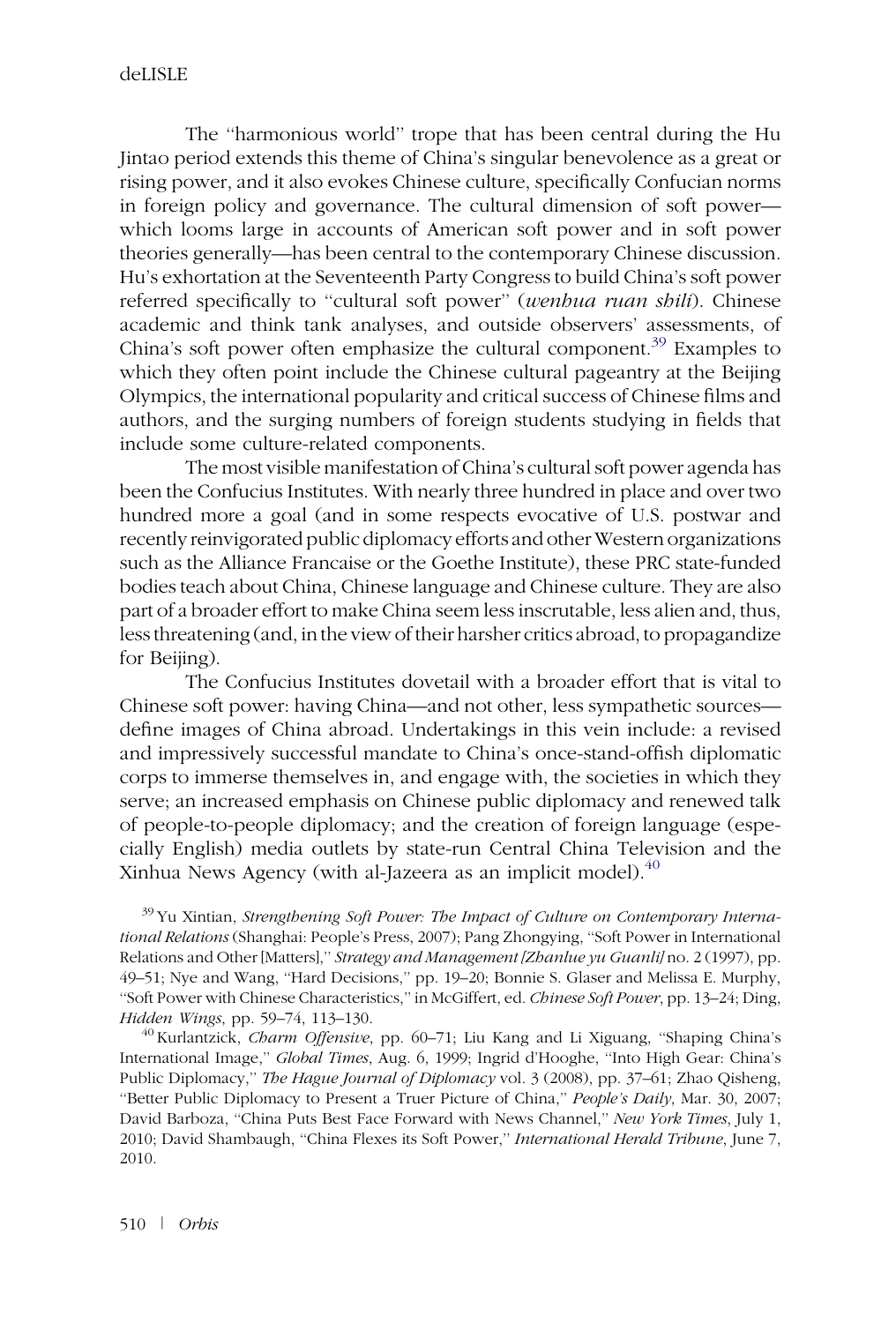This multifaceted storyline depicting a rising China as a particularly benign power has important, if complex, applications to Taiwan. Taiwan (and the United States as Taiwan's indispensible patron) are among the principal targets of claims that China is and will remain focused on economic development through external engagement, that China's economic rise offers winwin scenarios for its partners (especially in East Asia), and that China will not use its new and growing power in coercive ways. The narrative speaks, albeit with uneven efficacy, to worries on the island and in Washington that closer cross-Strait economic integration—through an FTA-like Economic Cooperation Framework Agreement (ECFA) and more generally—will bring political peril through asymmetrical economic interdependence that Beijing will exploit to political ends. The accommodating orientation among regional states that China seeks to augment through soft power initiatives and economic inducements can enhance China's ability to dissuade those states from forging or deepening economic as well as political ties with Taiwan absent Beijing's approval. The Chinese cultural component in China's soft power agenda plays on the sense of shared Chinese-ness that retains significant influence in Taiwan despite the broad rise of a Taiwan identity and a narrower Taiwanese constituency for anti-Chinese Taiwanese nationalism. It also offers the promise for Beijing of reinforcing a view in the wider international community that Taiwan is "really" or "naturally" or culturally-historically a part of China and that the island's long separation from mainland rule is therefore anomalous. It is a significant part of the soft power underpinning and the not-purely-hard-power rationale for the specific policy position China most frequently presses abroad, particularly among developing countries and especially in the parts of Latin America, Africa and Oceana where some countries still recognize the ROC: the "one China" policy.<sup>41</sup>

#### Taiwan's Soft Power Agenda: Weapons of the Weak

For Taiwan, the cultivation and use of soft power $42$ —as with so much else in the ROC's external relations—is overwhelmingly defensive, focused on implications for relations with the mainland, and concerned with sustaining U.S. backing to offset or deter pressure from Beijing. While the utility of soft power relative to more traditional hard power is open to question, soft power has been an important and sensible focus for the leadership in Taiwan, both because its

<sup>&</sup>lt;sup>41</sup> See generally, Taiwan Affairs Office and State Council Information Office of the PRC, "The One-China Principle and the Taiwan Issue'' (White Paper), Feb. 21, 2000 and ''The Taiwan Question and the Reunification of China'' (White Paper), Aug. 31, 1993; deLisle, ''Chinese Puzzle.'' 42Although the translation of the term has been more varied, ''soft power'' has become a

staple of foreign policy discourse in Taiwan as well. See Wang and Lu, ''Conception of Soft Power,'' pp. 426, 431–434.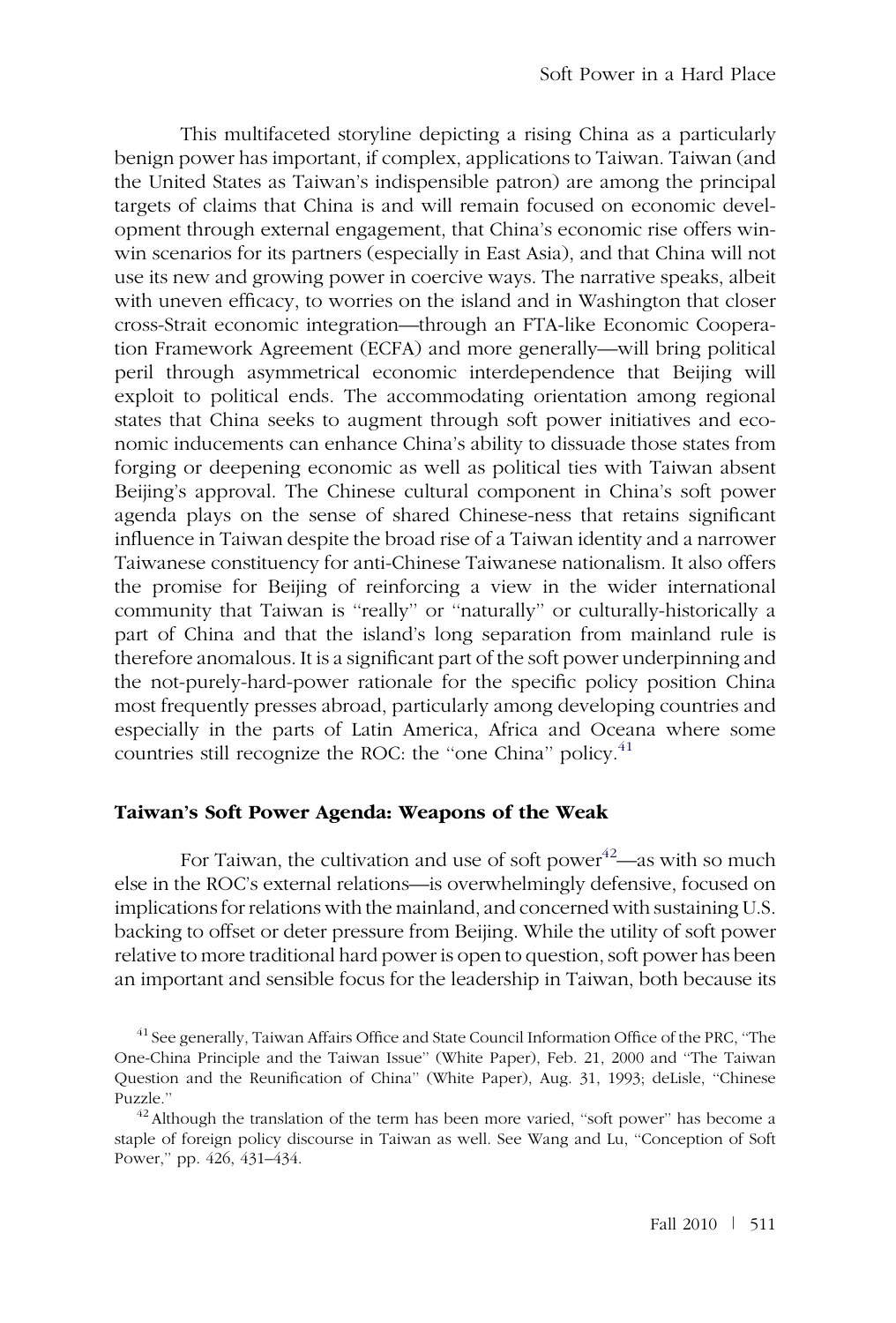hard power resources have been intractably weak compared to those of the mainland and because soft power has promised to help bring the United States's unparalleled hard power resources to bear for Taiwan's benefit. $43$ 

Taipei's soft power resources and tactics in many respects mirror Beijing's. First, political and ideological contrast with the self-proclaimed communist regime across the Strait has been a principal weapon in Taiwan's soft power arsenal and a key to maintaining U.S. support. During the ROC's early decades on Taiwan, anti-communism provided the core rationale for the U.S.'s initial support for Taiwan (with the outbreak of the Korean War spurring the U.S. to extend the Cold War's front line to the Taiwan Strait) and sustained the U.S.-ROC alliance through the advent of Sino-American rapprochement. Repressive authoritarian politics and a poor human rights record during the Chiang Kai-shek and much of the Chiang Ching-kuo presidencies meant that Taiwan had few other politics-based soft power resources that would have much purchase with the United States and its allies beyond shared ideological distaste for the regime across the Strait.

As U.S.-PRC relations continued to improve and reforms on the mainland made Chinese communism seem less antithetical to U.S. values, anti-communism rapidly waned as a soft power resource for Taiwan. Hard power considerations were vital factors as well, generally moving in tandem with soft power trends: an increasingly hostile relationship between Beijing and Moscow, U.S.-PRC rapprochement, and the decline and collapse of the Soviet Union severely undermined Taiwan's perceived value as a strategic asset for the United States. In this context, the anti-communist strand in Taiwan's soft power clout with Washington has become a faded remnant (mostly invoked by increasingly marginal and often superannuated Taiwanese sources targeting their counterparts in the United States). Since Taiwan began democratizing, this element of soft power has been largely subsumed in a more vibrant and wide-ranging assertion of contrasts in values and institutions across the Strait.

A second dimension of Taiwan's soft power derives from Taiwan's economic accomplishments. With its high growth rate, sectoral transformation and rise to the top echelon of global trading entities beginning in the 1960s and 1970s, Taiwan emerged as a paragon of successful development and an exemplar of the East Asian Model of rapid industrialization. Taiwan was routinely grouped with Korea, Hong Kong and Singapore in accounts of the regional economic ''miracle'' of the era. It became an attractive model and object of emulation by other states wanting rapid development amid political stability (and, until the 1980s, without full-fledged political democracy and the risks of social unrest, stalled development and loss of power by the ruling party

<sup>43</sup> Y.F. Low, "President Pledges to Promote 'Soft Power Diplomacy," Central News Agency (Taiwan), Oct. 8, 2009; Elizabeth Hsu, '''Soft Power' Shields Taiwan Against China's Aggression: VP,'' Central News Agency (Taiwan), June 10, 2006.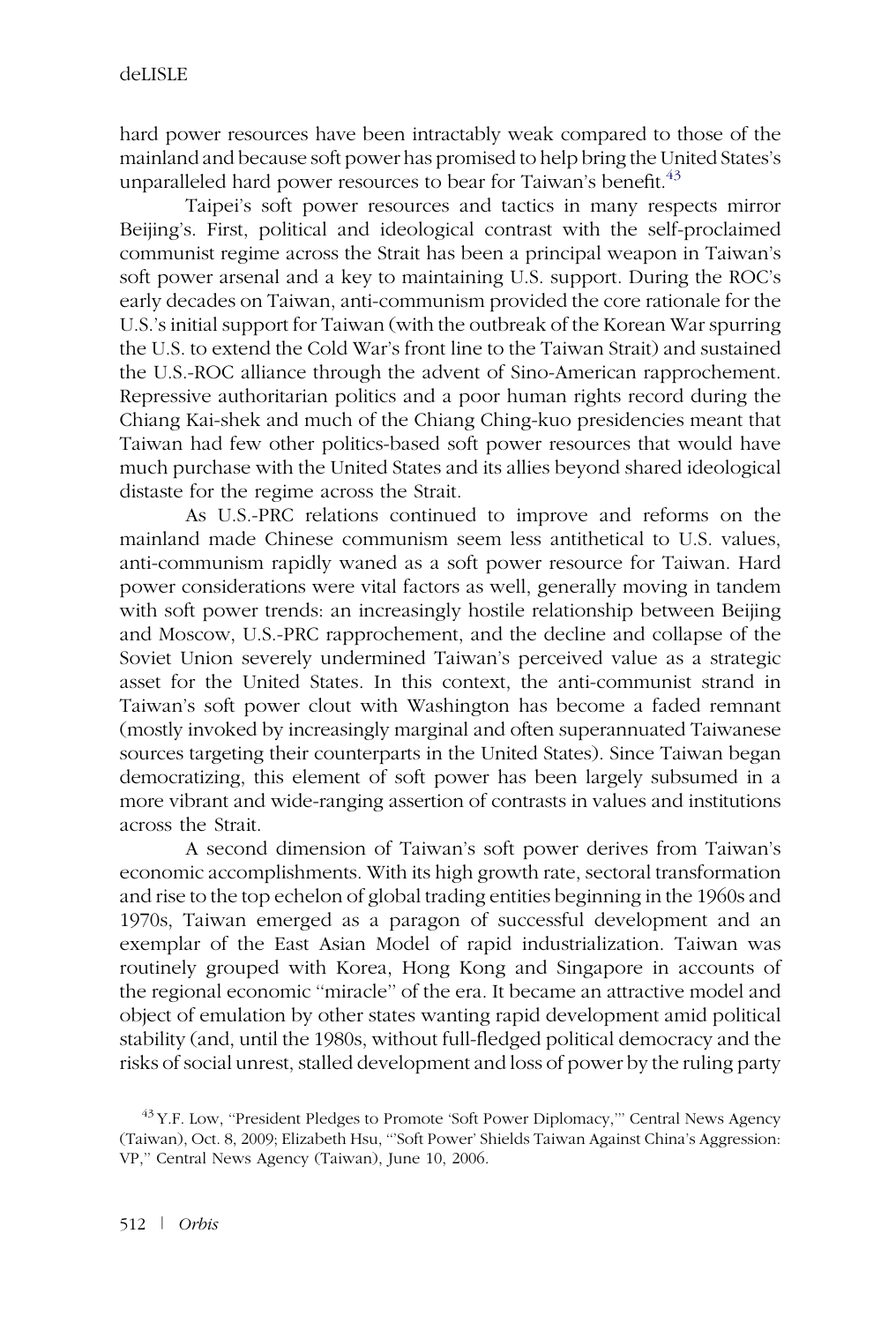that democratization seemed to pose.)<sup>44</sup> At the same time, Taiwan had become a significant participant in an interdependent international economy and a valued partner for the United States and others (although this was something of a mixed blessing for Taiwan's soft power amid U.S. concerns about trade imbalances and the policies of exporting nations that produced them).

Like anti-communism, this economic aspect of Taiwan's soft power has waned with changes on the mainland. Among developing countries, the PRC's development model (which shares many elements with the East Asian Model that Taiwan exemplified) has gained much greater cachet. China's experience is more recent, more impressive in scale, and more obviously relevant to countries with per capita incomes and levels of development much nearer to contemporary China's than to contemporary Taiwan's. The mainland's model is more obviously dynamic (given Taiwan's maturation into the plateauing growth rates characteristic of developed economies) and (for the authoritarian regimes that still rule in parts of the developing world) reassuringly free of the mess and uncertainty of contemporary Taiwan's democratic politics.

Faced with such relative erosion of its economic-based soft power, Taiwan has sought to secure and enhance its international stature by emphasizing its importance as a valuable and reliable partner in an increasingly globalized economy and, especially, in that economy's higher-end segments. Here, the claim goes beyond the basic point of quantitative economic importance and into more qualitative areas associated with soft power.<sup>45</sup> Assertions or implied references to contrasts with the mainland consistently have run through this account which stresses what Taiwan now has in common with the United States and other more developed countries in terms of commitments to market economics, transparency, the rule of law, respect for intellectual property, and so on. Lee Teng-hui's seminal Guidelines for National Unification included the mainland's equaling Taiwan's market-based economic freedom and equitable prosperity as a condition for political unification. In Taiwan's long struggle to enter the WTO—universally understood to depend on a deal for the PRC's entry—ROC sources stressed the

<sup>44</sup>A large body of policy-relevant literature feeding into the "East Asian Model" or "East Asian economic miracle'' grouped these four entities together and variously examined the bases for their success and cast their experience as a possible prescription for other aspiring states. See Ezra F. Vogel, The Four Little Dragons (Cambridge, Mass.: Harvard University Press, 1991); Stephan Haggard, Pathways from the Periphery (Ithaca, N.Y.: Cornell University Press, 1990); Jacques deLisle, ''Development without Democratization? China, Law and the East Asian Model in Democratizations ed. Jose V. Ciprut (Cambridge, Mass.: MIT, 2008). The idea had sufficient force that some leading PRC analysts of China's economic development experience appropriated the term for an overview work. Lin et al., China Miracle.

<sup>45</sup> Rachel Chan, ''Ma's State Visits Will Display Taiwan's Soft Power: FM,'' Central News Agency (Taiwan), May 6, 2009 (technology among soft power assets to be stressed in ROC diplomacy).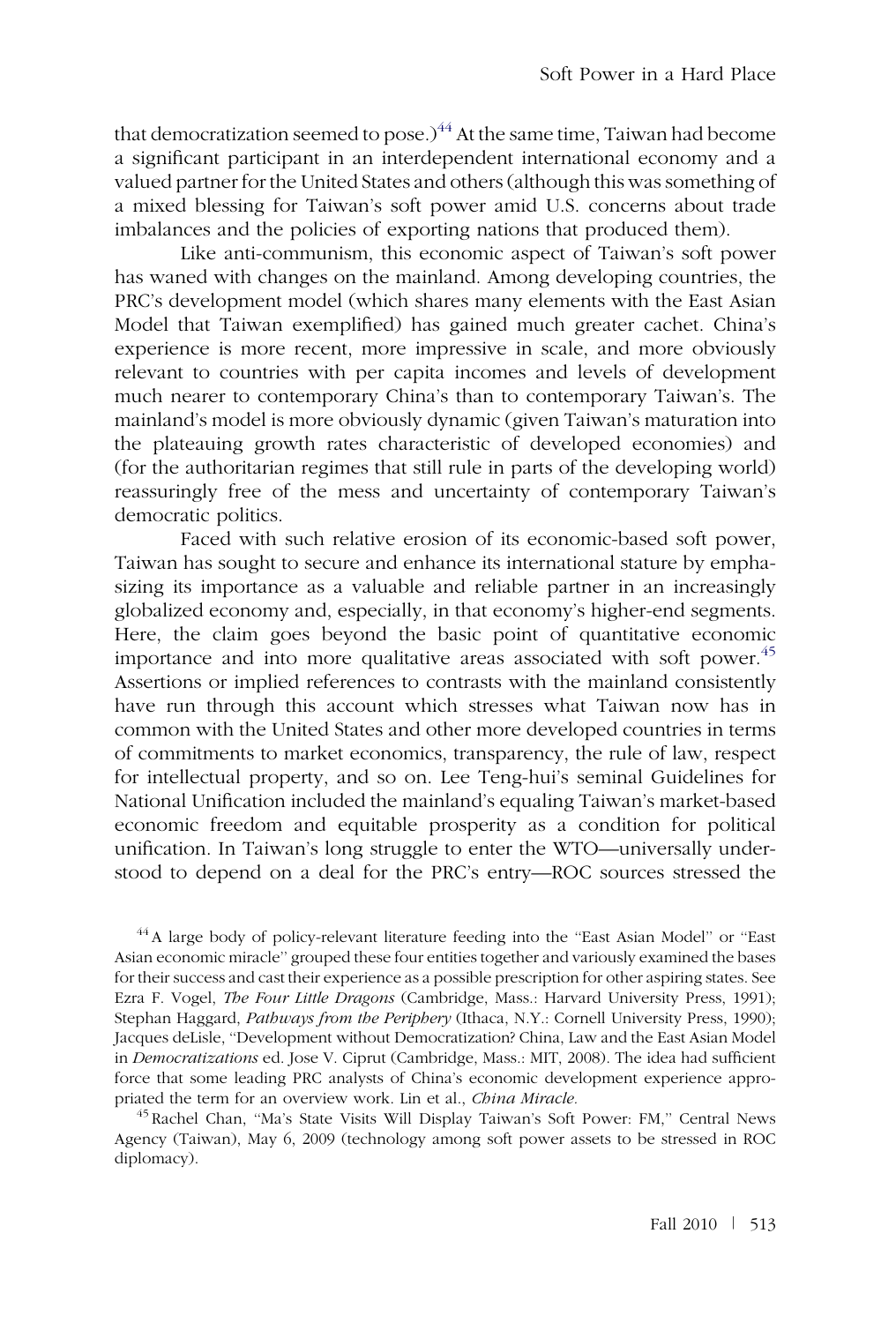extent to which Taiwan was, unlike its giant neighbor, already largely in conformity with GATT rules and the liberal economic principles that underpinned them.<sup>46</sup>

In all of this, the message from Taipei, particularly directed to Washington, was that Taiwan was, economically, part of the club of similar and like-minded entities that China was not yet fit to join. Here too, however, ongoing developments on the mainland posed a threat to Taiwan's effort to build soft power. Examples include China's progress, even if modest and uneven, on intellectual property rights, and Beijing's high-profile and dramatic measures to liberalize trade, including the ASEAN-China Free Trade Area and the cross-Strait ECFA.

A third element in Taiwan's soft power rests upon principles of national sovereignty, which have been no less important for Taipei than they have been for Beijing. For Taiwan, this facet of soft power has been somewhat complicated and volatile, affected by political transformation, alternations of the party in power and open partisan divides that do not occur in PRC politics. Into the 1990s, the KMT regime in Taiwan remained heir to the tradition that also held sway on the mainland of strong sovereignty rooted in nationalist opposition to colonial and quasi-colonial encroachment and territorial fragmentation born of civil conflict. The cross-Strait issue was the simple but intractable one of which regime—the ROC in Taipei or the PRC in Beijing—rightfully wielded Chinese sovereignty. With always-fanciful prospects of ''recovering'' the mainland becoming farcical, Cold War rationales of an ostensible struggle for China waning and Taiwanese politics democratizing, the sovereignty-related argument from Taiwan underwent profound changes.

Taiwanese leaders and others began to play to some widely shared and foundational principles of the international system, emphasizing Taiwan's satisfaction of key criteria for state or state-like status and, in turn, enjoyment of the right to acceptance and independent existence that states possess under international law and the system of international relations that underlies it. Although a state-centric world order, beloved of international relations realists, has foundations in hard power, the norms of state-like status and rights that Taiwan began to invoke spilled into the realm of values and soft power.

The process began during the Lee Teng-hui presidency with: constitutional amendments that limited the jurisdiction of the ROC to Taiwan and its offshore islands; a claim that Taiwan and the mainland were two essentially equal political entities; a diplomatic posture that was open to

<sup>46</sup> Mainland Affairs Council, Executive Yuan, Republic of China, ''Guidelines for National Unification (Mar. 14, 1991); ''Taiwan Accuses China of Blocking its Entry to WTO,'' Deutsche Presse-Agentur (Nov. 1, 1999); Nelson Chung, ''No Justification for Holding Up Taiwan's WTO Entry,'' Central News Agency (Taiwan), Jan. 12, 2001.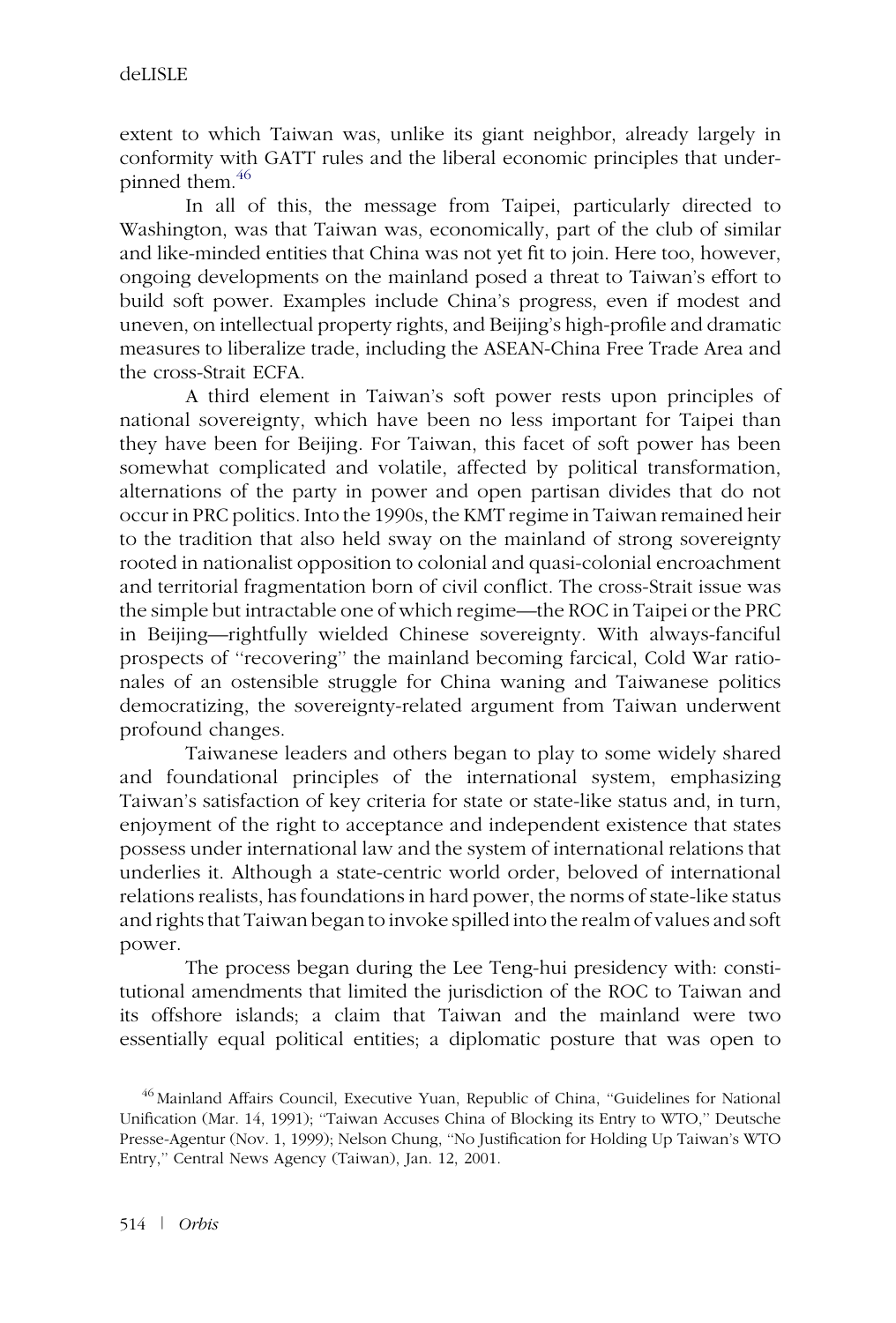''dual recognition'' of the PRC and ROC; and a series of official and quasiofficial statements that pointed to the ways in which Taiwan possessed the legal attributes required for statehood, including a separate and distinct territory and population, an autonomous and capable government, and engagement in extensive if informal international relations (as well as more modest formal ones in the form of full diplomatic ties with a small number of states and full participation in international organizations for which recognized statehood was not a criterion for membership). This soft power play took a further step forward with Lee's famous July 1999 declaration that cross-Strait relations were ''state to state'' or, at least, a ''special type'' of state-to-state relations, and that the ROC had been an independent sovereign state since 1912 and had no need to declare independence. $47$ 

Lee's successor Chen Shui-bian went further, proclaiming that there was "one country on each side of the Strait" (*yibian yiguo*), asserting that Taiwan was an independent sovereign country currently known in the international system as the Republic of China, and pursuing an unsuccessful referendum that would have endorsed pursuit of full membership in the statesmember-only United Nations under the name Taiwan.<sup>48</sup> Chen's successor Ma Ying-jeou has adopted a more moderate stance but stopped well short of a thorough repudiation of his predecessors' positions. Ma too has pledged to safeguard the nation's sovereignty, sought to maintain formal relations with the ROC's remaining partners (facilitated by a de facto ''diplomatic truce'' with Beijing), rejected near-term political unification with the mainland, and brought to fruition moves begun under Chen to secure observer status at the UN-linked WHO and the nearest equivalent possible of accession to the two principal UN human rights covenants.<sup>49</sup>

Taiwan's leaders also have evoked the widely shared international legal and political norms of self-determination of peoples. Dating to Wilsonian interwar ideals (a *bête noire* of hard power-emphasizing realist analyses), achieving widespread currency in the international community amid postwar decolonization and experiencing a revival amid the post-Cold War collapse of multiethnic societies once held together by communist rule, these self-determination norms—when effectively engaged—can ground

<sup>49</sup> Ma Ying-jeou, "Taiwan's Renaissance" (Presidential Inauguration Speech), May 20, 2008; Y.F. Low, ''President Affirms Commitment to Upholding National Sovereignty,'' Central News Agency (Taiwan), Oct. 30, 2008; ''Ma's 'Diplomatic Truce' Policy Seems in Place,'' China Post, Mar. 18, 2009; Flora Wang, ''Legislature Ratifies UN Rights Treaties,'' Taipei Times, Apr. 1, 2009.

<sup>&</sup>lt;sup>47</sup> Lee Teng-hui, "Responses to Questions Submitted by Deutsche-Welle," July 9, 1999; deLisle, "Chinese Puzzle."<br><sup>48</sup> "President Chen's Opening Address at the World Federation of Taiwanese Organziations,"

Aug. 3, 2002, available at [http://www.gio.gov.tw/taiwan-website/4-oa/20020803/2002080301.](http://www.fpri.org/enotes/200806.delisle.taiwanmayingjeoufull.html) [html;](http://www.fpri.org/enotes/200806.delisle.taiwanmayingjeoufull.html) ''Executive Yuan Spokesman Reiterates Taiwan Already 'Sovereign, Independent,''' Central News Agency (Taiwan), Nov. 22, 2004; ''Interview with President Chen Shui-bian,'' New York Times, Oct, 18, 2007.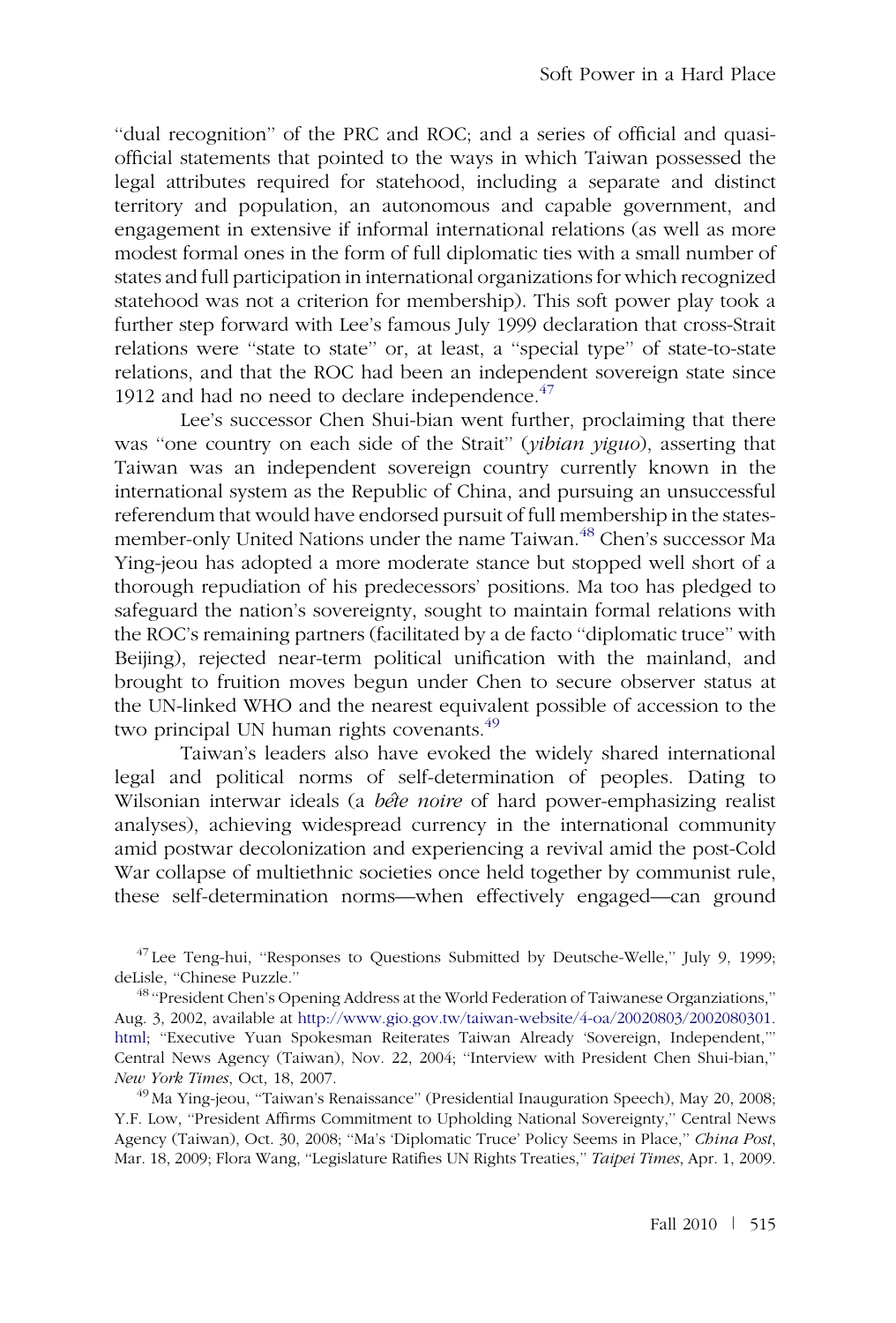legitimate claims to independent statehood. Examples of their invocation are numerous and scattered across the administrations of the ROC's democratically elected presidents. Lee Teng-hui, for example, offered the notion of a ''New Taiwanese'' that included all people on the island regardless of their indigenous Taiwanese (benturen) or pre-1949 mainlander (waishengren) background and a Taiwanese gemeinschaft or distinct society.<sup>50</sup> Chen Shuibain stressed a distinct Taiwanese identity with deep historic roots in aboriginal cultures and early Western influences and increasingly tied to separate sovereingty that made the people on the island fundamentally distinct from the Chinese across the Strait, and insisted on a popular referendum—the classic mechanism for exercising a people's right to selfdetermination—as the only acceptable means for any change in Taiwan's status (including possible unification with the mainland).<sup>51</sup> Although the Ma Ying-jeou presidency has brought retrenchment from Chen's positions in this area as in many others, here too change stopped short of full reversal. Ma insisted on his and his countrymen's Taiwan identity and had compelling reasons to do so given his political vulnerability as someone born in Hong Kong to mainlander parents and his political need to assure median Taiwanese voters that his policy of close cross-Strait ties did not mean rapid political integration.<sup>52</sup>

With self-determination rights generally seen as accruing to ethnoculturally defined peoples, Taiwanese efforts on this front dovetailed with moves that mirrored, and countered, aspects of Beijing's approach to the cultural dimension of soft power, particularly its persistent insistence—memorialized in the U.S.-PRC Joint Communiqués, among many other places—that the residents of Taiwan and the mainland are all Chinese and the people of a single China. Lee's New Taiwanese and gemeinschaft resonated with claims of a culturally and historically distinct group on Taiwan, all the more so given Lee's status as the first Taiwan-born president of the ROC. Chen's approach to identity issues was often characterized as "desinicization" (*quzhongguohua*) and the less translatable Taiwan "subjectivity"  $(zbuti)$ <sup>53</sup> Although Ma has moved to a more intermediate position, all leaders in Taiwan are now

<sup>50</sup> deLisle, "Chinese Puzzle"; Lee Teng-hui, "Understanding Taiwan: Bridging the Perception Gap,'' Foreign Affairs, Nov.-Dec. 1999; Lee Teng-hui, Creating The Future (Taipei, Taiwan: Government Information Office, 1993), p. 117.<br><sup>51</sup> Chen Shui-bian, "Paving the Way for a Sustainable Taiwan" (Presidential Inaugural

Address) May 20, 2004; ''Interview with Chen Shui-bian,'' Washington Post, July 8, 2007; Y.F. Low, ''Sovereignty is Basis of Taiwanese National Identity,'' Central News Agency (Taiwan), Dec. 29, 2005. <sup>52</sup> Ma, ''Taiwan's Renaissance''; Lee Shu-hua and Deborah Kuo, ''Presidential Office Counters

Accusations of Timidity toward China," Central News Agency (Taiwan), Jan. 15, 2010.<br><sup>53</sup> Daniel C. Lynch, ''Taiwan's Self-Conscious Nation-Building Project," *Asian Survey*, vol. 44

no. 4 (2004), pp. 513–533; Lilian Wu, ''President Wants Constitution that Fits Taiwan People,'' Central News Agency (Taiwan), Oct. 6, 2003.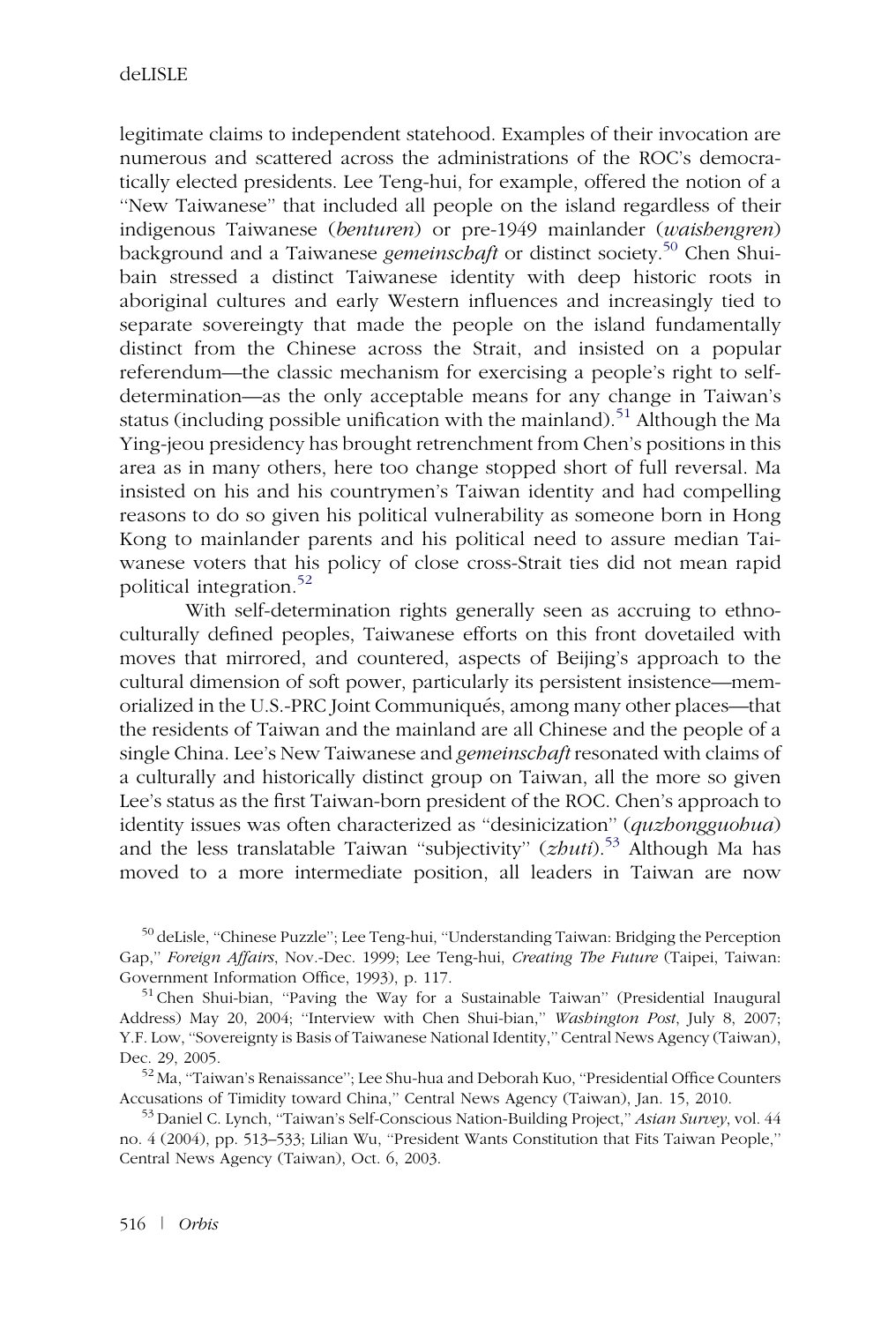constrained by a popular political identity that makes a return to pre-Lee and even some pre-Chen baselines impracticable. Throughout, the contrast with the Chiang-era insistence on—and indoctrination in—Taiwan's mainlandbased Chineseness has been profound. The Ma administration has even taken a page from Beijing's soft power playbook (while also building on earlier ROC efforts to promote Taiwan as an authentic and vital site of Chinese culture), announcing that his government would support the creation of ''Taiwan Academies" to rival Beijing's kudzu-like Confucius Institutes.<sup>54</sup>

Here too Taiwan's soft power faces difficulties. As reflected most formally in the two sides' dueling ''white papers,'' Taiwan's moves have been part of a sometimes-vicious circle of engagement with Beijing's efforts to advance its very different reading of the application of international norms concerning self-determination and national identity to the Taiwan case. Taiwan's successes have been relatively modest and arguably fading. Beijing has succeeded in pressuring (with hard power carrots and sticks) or persuading (with more soft power methods) the vast majority of states to accept, or acquiesce in, some version of a one-China principle (including adopting a no ''two Chinas'' and no ''one China, one Taiwan'' policy). Under PRC pressure, a once politically salient independence movement on Taiwan has wilted (despite a rise in Taiwan identity and amid much continuing dual identification as both Taiwanese and Chinese).<sup>55</sup>

A fourth and especially important component in Taiwan's quest to claim and use soft power has entailed emphasizing another set of differences from the mainland and focusing on features of Taiwan's internal order. Paralleling and challenging the PRC's efforts to portray itself as a benign rising power, Taiwan has heavily played the ''values card.'' It has stressed that, unlike the mainland, it deeply shares cosmopolitan and, particularly, U.S.-supported political norms of democracy and human rights.

Democracy and human rights—which, in the post-Cold War world, have an impact on the international acceptance and stature of states and statelike entities—have been key features of Taiwan's soft power strategy. Beginning by the 1980s, Taiwan's leadership recognized that Taiwan faced depleting standing with Washington, in the wake of the Kaohsiung Incident (which entailed the violent repression of pro-reform demonstrations in Taiwan's second largest city and politically tainted trials of dissident leaders) and the Jiang Nan case (which centered on the Taiwanese government-linked assassination in the United States of a journalist critical of the ruling Chiang family), amid the ongoing improvement of the PRC's image in the United States

2006; Shelley Rigger, Taiwan's Rising Rationalism (Washington: East-West Center, 2006).

<sup>&</sup>lt;sup>54</sup> "Taiwan to Challenge China's 'Soft Power,"' Agence France Presse, Feb, 17, 2010; Lee Shuhua and Lilian Wu, ''Taiwan to Showcase 'Soft Power' in ROC Centennial Celebrations— President," Central News Agency (Taiwan, Nov. 13, 2009.<br><sup>55</sup> Robert S. Ross, "Taiwan's Fading Independence Movement," *Foreign Affairs*, Mar.-Apr.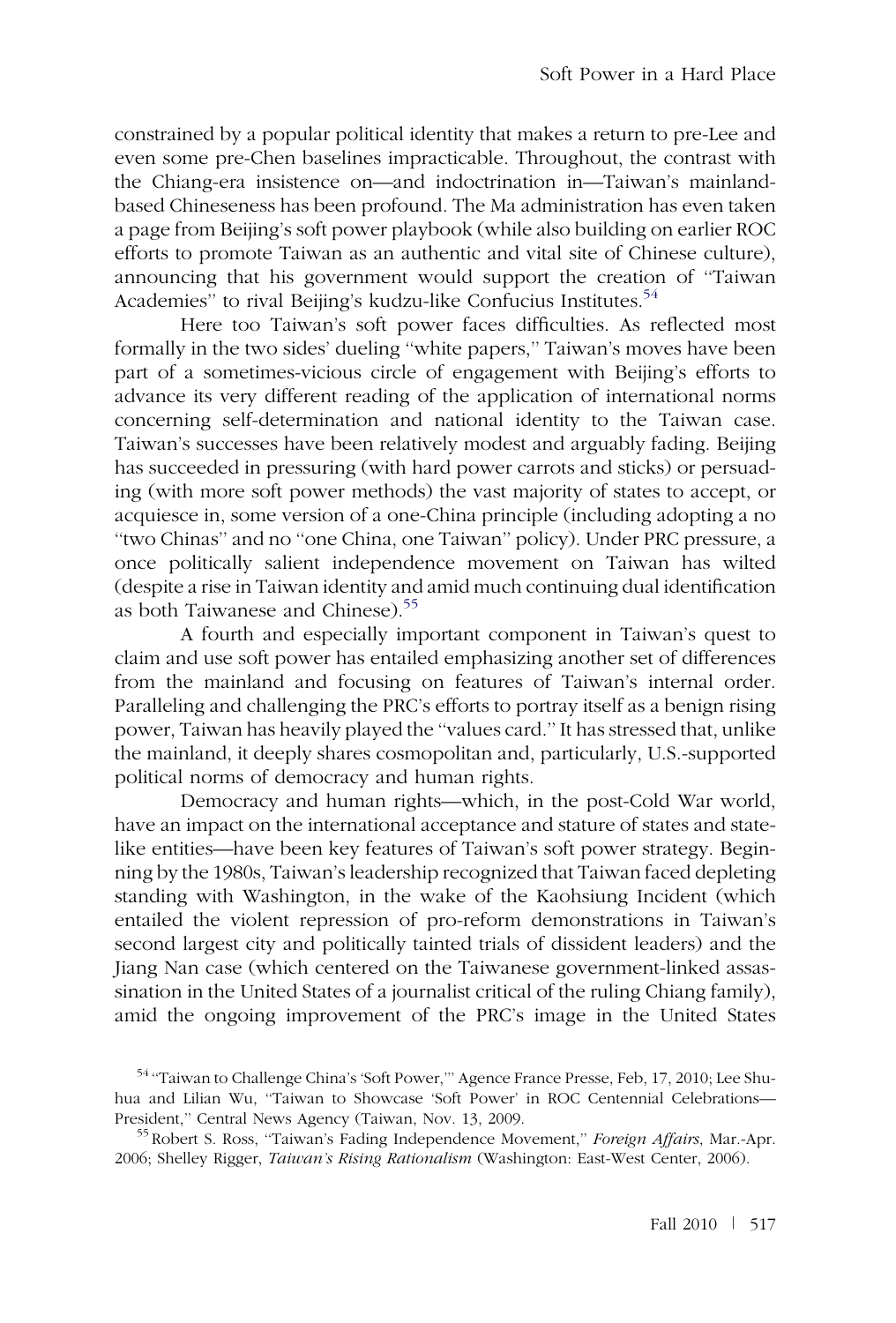and Chinese relations with Washington, and against the backdrop of the ''third wave'' of democratization and pro-democracy movements that were sweeping East Asia. Indeed, Taiwan's democratization and embrace of international human rights norms in the final years of the Chiang Ching-kuo presidency are generally seen to owe much to the recognition that the ROC needed to find new sources of soft power, specifically of a type that could persuade Washington not to abandon Taipei's interests.<sup>56</sup>

This democratic component in Taiwanese soft power waxed as Taiwan passed key milestones beginning in the early 1990s, including the first democratic elections for the legislature since the ROC decamped to the island, the first direct democratic election for an ROC president in 1996, the peaceful transition of power to a president from the former opposition party in 2000, the maintenance of political stability when that president was reelected in a close and disputed election in 2004, and a second peaceful transition of power back to a president from the former ruling party in 2008.

Democracy and human rights in Taiwan, and the contrast with conditions across the Strait, have been durable motifs in the soft power side of Taipei's policies toward the outside world and Taiwanese analysts' foreign policy advice. President Lee routinely pressed this point, most prominently for the United States and most provocatively for China in a speech he gave at Cornell University.57 The Guidelines for National Unification insisted that political reintegration with the mainland could occur only after the PRC joined Taiwan in a consensus for guaranteeing fundamental human rights and practicing democracy. The Chen era witnessed regular invocations of Taiwan's democratic and human rights accomplishments as definitive features of Taiwan and central themes in Taiwan's quest for state or state-like international status.<sup>58</sup> Beginning with his inaugural address, Ma and his administration have stressed Taiwan's democracy—and Taiwan's standing as the first democracy in the Chinese world—as features that should confer high levels of international status on Taiwan, make Taiwan a model for the mainland and provide a key foundation for close and friendly relations with the United States. Both Chen and Ma identified democracy as a key component of Taiwan's soft power and committed Taiwan to observation of the two principal UN human rights covenants. In 2003, the ROC established the

<sup>56</sup> Jacques deLisle, "International Pressures and Domestic Pushback" in *Political Change in* China: Comparisons with Taiwan, eds. Bruce Gilley and Larry Diamond (Boulder, Colo.: Lynne Rienner, 2008); Andrew J. Nathan and Helena V.S. Ho, ''The Decision for Reform in Taiwan,'' in China's Transition ed. Andrew J. Nathan (New York: Columbia University Press, 1997). <sup>57</sup> Lee Teng-hui, ''Always in My Heart'' (Olin Lecture, delivered at Cornell University, June 16,

<sup>1995).</sup> <sup>58</sup> Chen Shui-bian, ''Taiwan Stands Up'' (Presidential Inaugural Address, May 20, 2000);

Chen, ''Sustainable Taiwan''; deLisle, ''International Pressures''; Jacques deLisle, ''Reforming/ Replacing the ROC Constitution,'' Woodrow Wilson International Center Asia Program Special Report (Nov. 2004), pp. 12–18.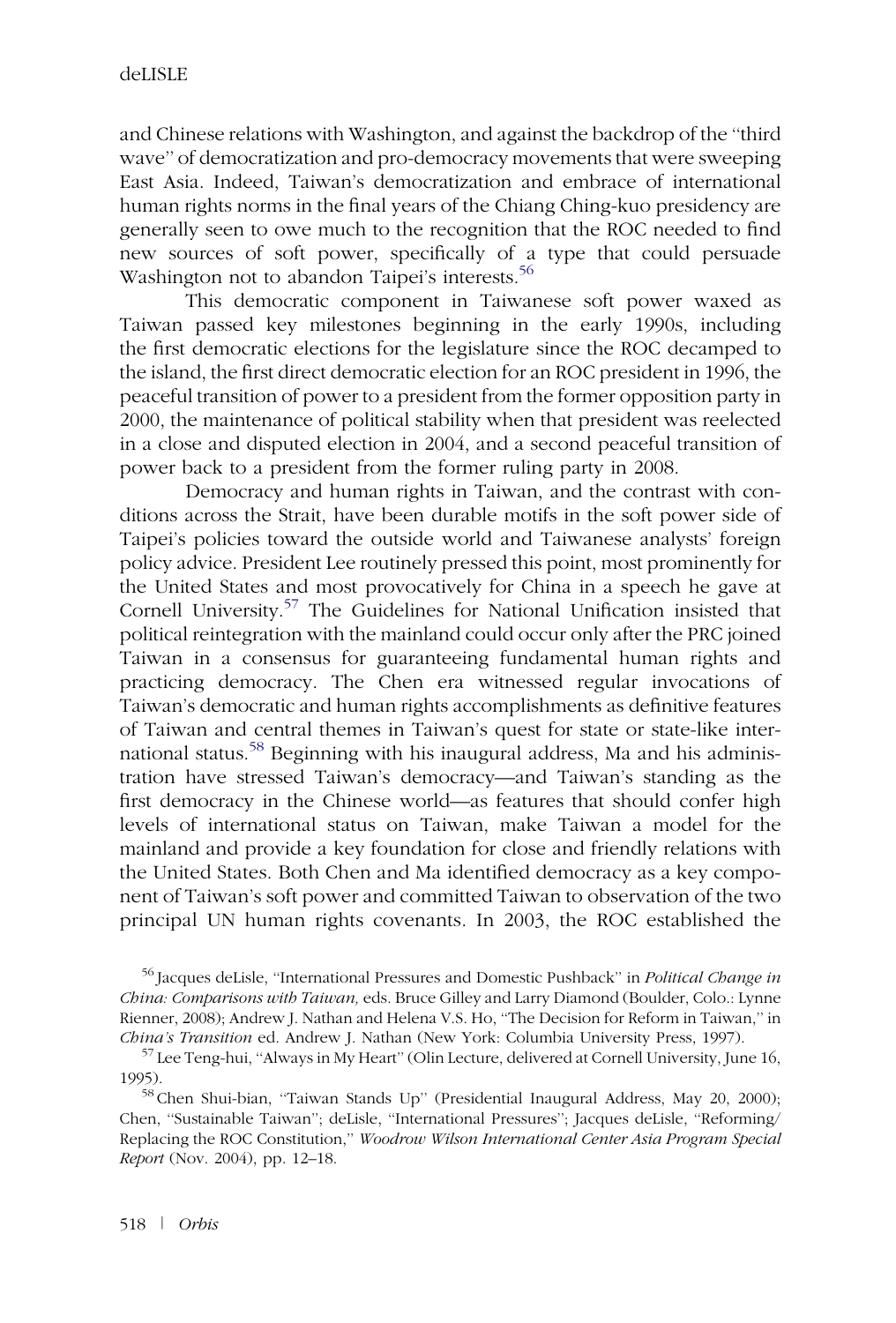Taiwan Foundation for Democracy, with a mandate to study and support democracy internationally and, incidentally, to highlight Taiwan's accomplishments. Throughout the period, Taiwanese sources have stressed Taiwan's contrast with human rights conditions across the Strait and Beijing's long-standing failure to ratify the International Covenant of Civil and Political Rights.<sup>59</sup>

In this dimension as well, Taiwan's soft power has faced setbacks and challenges. They have come from both sides of the Strait. The trials of disgraced former President Chen and his associates and relatives have tarnished Taiwan's democratic and rule-of-law reputation, both through exposure of the defendants' corruption and through a prosecutorial process that has faced harsh criticism for perceived shortcomings in terms of due process and apolitical justice. KMT dominance of the legislature, Ma's landslide victory and seemingly dismal prospects for the DPP in future national elections dimmed the luster of Taiwanese democracy by raising the prospect of a single party-dominant system (although such concerns faded as Ma's approval ratings flagged and opposition candidates won several by-elections). $60$ 

On the mainland, the Hu-era emphasis on ''human'' or ''scientific'' rather than purely economic development, talk of a "new deal" (xinzheng) benefiting those left behind in China's break-neck development, and a leadership with a more populist sensibility threatened to narrow the domestic order aspect of the soft power gap that Taiwan had enjoyed. This dismal prospect for Taiwan was offset somewhat by a series of repressive measures by the Chinese regime against would-be liberal political reformers (including the leaders of the Charter 08 constitutional reform proposals), asserters of legal rights (including ''rights protection''—weiquan—lawyers) and others who embraced values akin to the democratic and human rights norms that have been central to Taiwan's soft power strategy.<sup>61</sup>

Whatever the trajectory of Taiwan's soft power resources and the efficacy of Taiwan's attempts to deploy them, their limited and defensive character and cross-Strait focus are unmistakable. Taiwan's soft power and its use are not intended or able to make Taiwan an object of widespread emulation or a polity to whose will others bend without coercion or bribes. They are, rather, means for primarily pressing back against PRC soft and hard

<sup>59</sup> Ma, "Taiwan's Renaissance"; Wang and Lu, "Conception of Soft Power," p. 432; Hsu, "'Soft Power' Shields''; Han Nai-kuo, ''Freedom and Democracy are Taiwan's Soft Power: President,'' Central News Agency (Taipei), Dec. 30, 2008.

<sup>60</sup> Jacques deLisle, ''Taiwan under President Ma Ying-jeou,'' FPRI Enote, June 2008, available at <http://www.fpri.org/enotes/200806.delisle.taiwanmayingjeoufull.html>; Shelley Rigger, ''Ma's Puzzling Midterm Malaise,'' Brookings Northeast Asia Commentary, no. 37 (March 2010), available at [http://www.brookings.edu/opinions/2010/03\\_taiwan\\_president\\_ma\\_rigger.aspx](http://www.brookings.edu/opinions/2010/03_taiwan_president_ma_rigger.aspx). 61 See generally, Li, China's Changing Political Landscape; China Under Hu Jintao eds. T.J.

Cheng, Jacques deLisle and Deborah Brown (Singapore: World Scientific Press, 2006).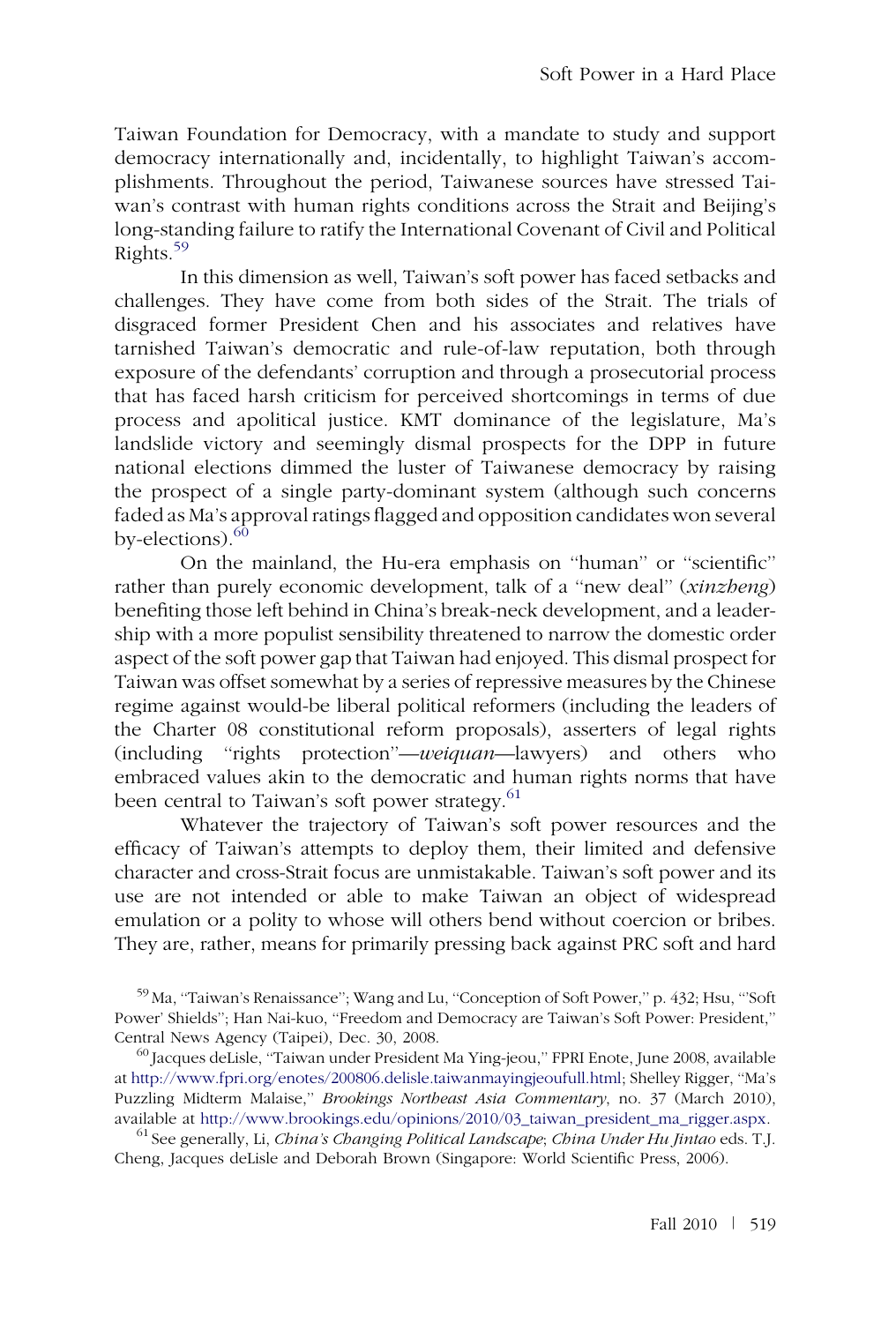power efforts to deny Taiwan state-like stature or to marginalize Taiwan in the international order. They serve as second-best substitutes in pursuing the security that Taiwan cannot achieve with its overmatched hard power resources.

#### U.S. Foreign Policy, China's Soft Power, and Cross-Strait Relations

China's rising soft power resources and use of soft power, especially concerning Taiwan, raise questions for U.S. policy: Will China become a soft power rival to the United States? Will China move beyond using soft power primarily for the relatively limited and primarily defensive purpose of allaying concerns about a ''China threat'' and avoiding balancing or containing reactions? Will it use soft power to more affirmative, transformative ends (as has been characteristic of American uses of soft power)?

For the near term, the answer to these questions remains no. In several ways, China's soft power resources remain relatively weak and lag far behind those which the United States still wields, despite dissipation during the last decade and amid recent and still-uncertain efforts to rebuild. First, the degree to which China has closed the gap is easily over-estimated and frequently overstated. Like China's hard power,<sup>62</sup> China's soft power is geographically uneven, appearing weaker, narrower or less securely rooted outside its neighborhood and especially in the West. $63$ 

In much of the developing world, the apparent love affair with China likely remains shallow and fragile. The ambiguous and much-debated China Model or Beijing Consensus is only superficially understood and disappointments that would accompany attempted implementation have not yet been encountered. The embrace of China may prove little more than an implicit quid pro quo for diplomatic support, modest development assistance and foreign investment. These are not the most pure or robust forms of soft power. In some cases and on some accounts, they do not even count as soft power.

With China's growing economic presence—concentrated in extractive industries, low-end service sectors, and manufactured exports—come looming and already-materializing risks to China's image in Africa, Latin America and elsewhere. Complaints of labor abuses, neocolonialism, environmental degradation and hollowing out of labor-intensive local economic sectors have already begun to surface. Nearer China's periphery, economic integrationdriven bandwagoning with China is easily exaggerated. As more careful analyses have pointed out, East and Southeast Asian states are wary of China, remain more attracted to U.S. values than PRC ones, and have combined growing links to China with recommitments to ties with the United States

 $63$  See generally, McGiffert, ed. Chinese Soft Power; Yanzhong Huang and Sheng Ding, ''Dragon's Underbelly: An Analysis of China's Soft Power,'' East Asia (Winter 2006), pp. 35–41.

<sup>62</sup> See article by Robert S. Ross in this edition of Orbis.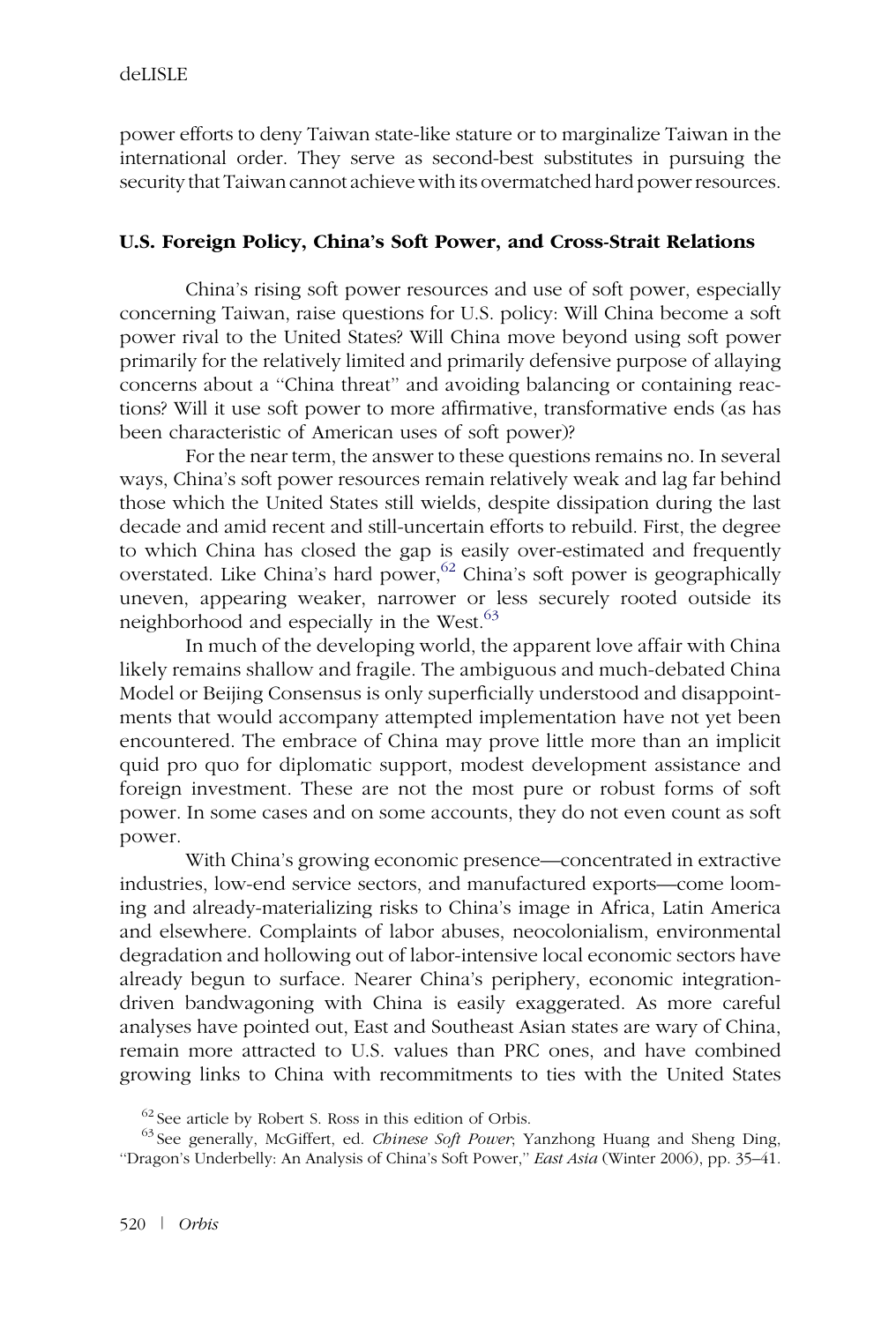through strategies that can be variously—if not wholly satisfactorily—characterized as balancing, double-bandwagoning or hedging.<sup>64</sup> Throughout much of the non-Western world, seeming Sinophilia is to some extent superficial and self-indulgent tweaking of a sole superpower that is seen as having been on a binge of neglect and abuse. According to major global public opinion surveys and influential Chinese scholars' own estimates, China has scored only limited successes and still badly trails the United States in soft power.<sup>65</sup>

Second, as we have seen, China's soft power resources are plagued by internal contradictions. To build and emphasize some dimensions is to undermine others. Playing up residual communism can narrow the relevance and appeal of the China Model. Trumpeting strong commitments to sovereignty can raise doubts—especially when Taiwan is the issue or when Beijing backs pariah regimes—about Beijing's claims to be a benevolent, peace-seeking and responsible power. And so on.

Third, key types of Chinese soft power resources remain thin. As many analysts at home and abroad have noted, China's political institutions and official values do not enjoy broad appeal, nor does China's record on social equity, the environment, international human rights and other matters.<sup>66</sup> The international relevance, content and even existence of a China Model for development are as much foci of debate as they are rich sources of soft power that can alter foreigners' attitudes and preferences in ways that serve Chinese interests. China's soft power remains heavily statist, lacking the popular culture, commercial and civil society dimensions that provide much of the might of American soft power.<sup>67</sup> A slowing of China's growth rate or rise in its perceived collateral costs is far from unimaginable and would dim the luster of the China Model. Even continued success could sap soft power as a more prosperous China would become, like Taiwan, seemingly less relevant to the developing world.

 $64$  See Evan S. Medeiros et al., *Pacific Currents: The Response of U.S. Allies and Security* Partners in East Asia to China's Rise (Washington, D.C.: Rand, 2008); David C. Kang, ''Getting Asia Wrong: The Need for New Analytical Frameworks,'' International Security vol. 27 no. 4 (Spring 2003), pp. 57–85.

<sup>65</sup> Denise E. Zheng, "China's Use of Soft Power in the Developing World," in McGiffert, ed. Chinese Soft Power, p. 8; Huang and Ding, ''Dragon's Underbelly,'' (variously discussing Pew Global Attitudes, BBC and Chicago Council on Global Affairs surveys); Yan Xuetong and Xu Jin, ''Comparison of China and United States Soft Power,'' Modern International Relations [Xiandai Guoji Guanxi], (Jan. 2008), pp. 24–29; Glaser and Murphy, ''Chinese Characteristics,'' pp. 20–23; Li, ''China Debates,'' pp. 301–303 (presenting Chinese scholars' assessments of China's limited soft power and discussions of domestic political and social reform to enhance China's soft power).

<sup>66</sup> See, for example, Gill and Huang, ''Sources and Limits,'' pp. 26–31; Ding, Hidden Wings, pp. 75–109.

<sup>67</sup> Wang Yiwei, "Public Diplomacy and the Rise of Chinese Soft Power," Annals of the American Academy of Political and Social Science (Mar. 2008), pp. 264–270.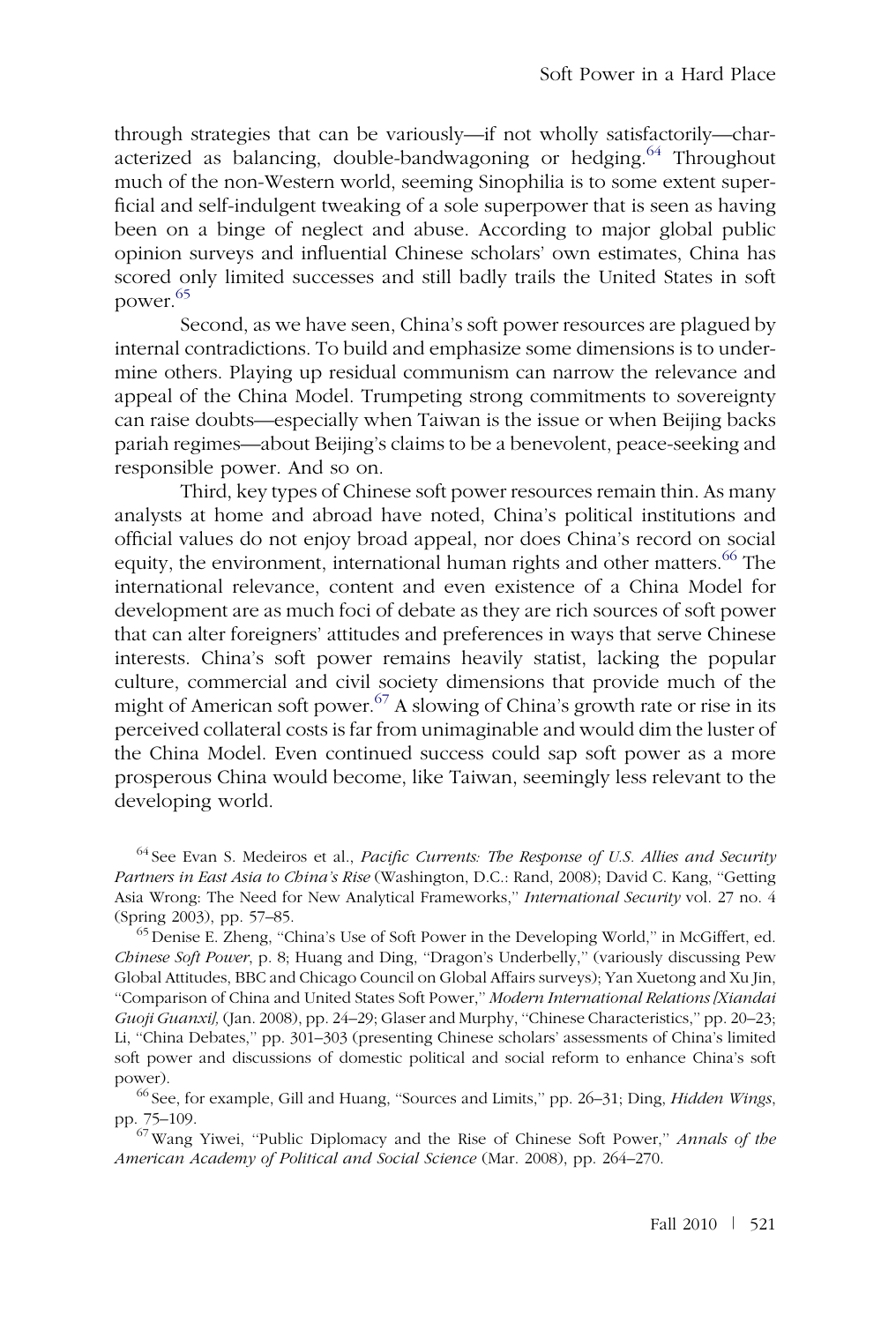Fourth, China may suffer from a particularly pronounced case of the general problem that soft power resources can be difficult to deploy, especially to achieve affirmative (as opposed to defensive) policy aims. The attractive force of a China Model of development or vigorous defenses of sovereignty or traditional Chinese culture do not translate neatly or more than very indirectly into support in the international system for likely PRC policy agendas that go beyond defusing fears of a rising China.<sup>68</sup> Many of China's high-profile soft power-building international activities have been pro-status quo (for example, supporting a state-centric international system and a relatively liberal international economic order and largely accepting then-Deputy Secretary of State Zoellick's call on China to be a ''responsible stakeholder'') or have served values that are more like the United States' than the PRC's (in the case of humanitarian and democracy-promotion agendas associated with UN peacekeeping operations and other PRC moves to engage with the international human rights regime). $69$  Seemingly more revisionist efforts (mostly on economic issues and especially with the advent of the 2008 global financial crisis) so far have been, variously, rhetorical, vague, tentative and not very influential.

Especially in the closing years of the twenty-first century's first decade, China has given reason to doubt its will or ability to stick to a line that will maximize its soft power. Some of what Beijing says and does is bad for China's soft-power influence with key international constituencies. Examples include: newly haughty (if, on the merits, plausible) lectures about the shortcomings of American-style capitalism and Washington's regulatory regime; proud and sometimes strident nationalism at the 2008 Beijing Olympics and in response to perceived provocations from alleged foreign-backed separatists in Tibet and Xinjiang; high-profile actions against pro-democracy, pro-human rights and pro-civil liberties elements; declarations that Western-style democracy is not appropriate for China; and prominent statements implying or asserting that the world needs to learn to deal with China on Chinese terms.

Beijing's rhetorical emphasis on building a ''harmonious world'' (and antecedent slogans) has lessened amid greater emphasis on protecting China's "core interests" (*hexin liyi*). "Core interests"—and especially the security, territorial integrity (including Tibet, Xinjiang and Taiwan) and economic elements that figure prominently in Chinese accounts of such interest—are more often the stuff of realism and hard power. Signs of a trend toward

<sup>68</sup> Huang and Ding, ''Dragon's Underbelly,''pp. 32–41; Ding, Hidden Wings, pp. 39–55.

<sup>69</sup> Robert B. Zoellick, ''Whither China: From Membership to Responsibility,'' Remarks to the National Committee on U.S.-China Relations, Sept. 25, 2005; Xia Liping, ''China: A Responsible Great Power," Journal of Contemporary China (Feb. 2001), pp. 17-25; Nye and Wang, "Hard Decisions,'' pp. 21–22. For the argument that China's participation in UN peacekeeping operations in Africa illustrates Chinese soft power being used in the service of Western-defined ideals and to allay fears of a China threat, see Shogo Suzuki, ''Chinese Soft Power, Insecurity Studies, Myopia and Fantasy,'' Third World Quarterly vol. 30, no. 4 (2009), pp. 779–793.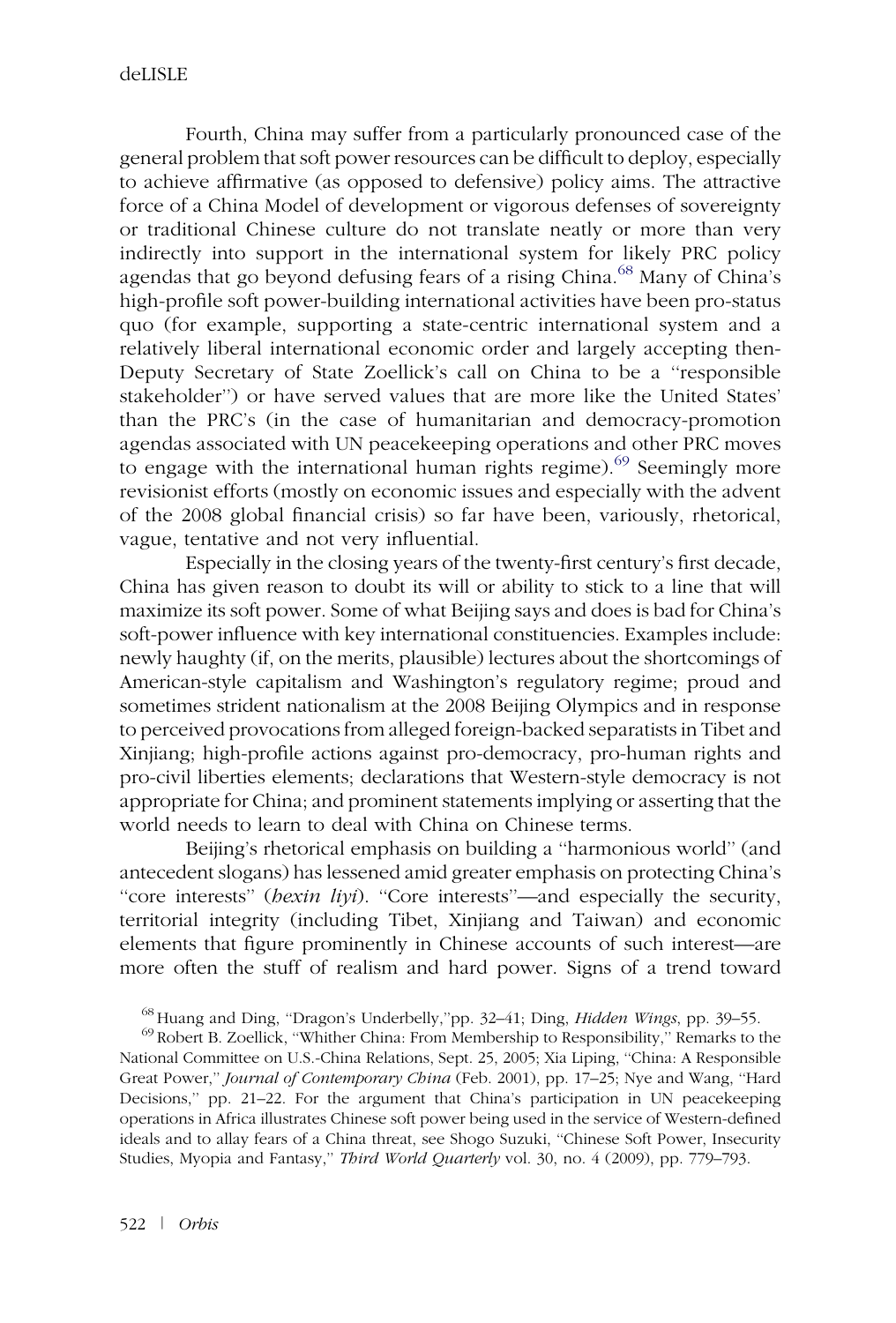Chinese core interests to include geographically more remote areas (such as the South China Sea<sup>70</sup>) and substantively more varied interests (such as energy security) portend little generation of soft power and possible increases in interest-based international frictions that can erode soft power.<sup>71</sup> This proclivity is not entirely new and is thus relatively likely to endure; in some respects, it looks like a more powerful and confident China's extension of the "accomplish something" (yousuo zuowei) side of the earlier debate with the Dengist imperative to "hide brightness and nourish obscurity" (taoguang  $vanghui$ ).<sup>72</sup>

The reasons for this pattern in Chinese behavior are uncertain but likely multiple and intractable. Partial and plausible explanations include: the temptations to pride and assertiveness that come from China's volatile mix of resentment over historic harms and slights (dating to the nineteenth century and including post-Tiananmen Incident ostracism) and sudden rise to the ranks of great powers (daguo—a term that became common in Chinese official and policy-intellectual discourse beginning in the late 1990s); the emotional popular nationalism that the Chinese leadership has cultivated, in substitution for communist ideology, as a source of legitimacy but that has proved difficult for the regime to control; divisions within China's famously fragmented Partystate over the content, desirability and utility of various components of soft power; and a foreign policy culture that retains a significant realist strain skeptical of soft-power or believing that soft power (including international respect for and deference to Chinese aims and interests) flows relatively directly and completely from the hard power of national strength (whether strategic or economic). $73$ 

Finally, in assessing the path of Chinese soft power and corresponding U.S. foreign policy, Taiwan is both the canary in the coal mine and the acid test. With sovereignty over the island consistently identified as among China's ''core interests,'' Taiwan has been the object of much of China's effort to muster and

Chinese assertions that the South China Sea was part of its ''core interests.'' See Mark Lander, ''Offering to Aid Talks, U.S. Challenges China on Disputed Islands,'' New York Times, July 23, 2010; Geoff Dyer, ''Power Play in the South China Sea,'' Financial Times, Aug. 9, 2010; Li Hongmei, "Unwise to Elevate 'South China Sea' to be Core Interest?" People's Daily Online (English), Aug. 27, 2010. The resulting strains in bilateral relations are all the more striking, and redolent of soft power issues, because China had long asserted its sovereignty over much of the relevant area and because the United States issued a pointed reassertion of both its interests in the region and its will to intervene in support of principles that coincide with the interests and aims of regional states worried by China's rise.<br><sup>72</sup> See Cabestan, *Politique Internationale*, pp. 100–106; Glaser and Murphy, "Chinese

Characteristics,'' p. 12. <sup>73</sup> On this issue of foreign policy culture, see Wang ''Public Diplomacy,'' pp. 260–269;

Johnston, Cultural Realism.

<sup>&</sup>lt;sup>70</sup> "China Tells U.S. that South China Sea is 'Core Interest' in New Policy," Kyodo, July 4, 2010. <sup>71</sup> This prospect was underscored by the tensions in U.S.-China relations that followed